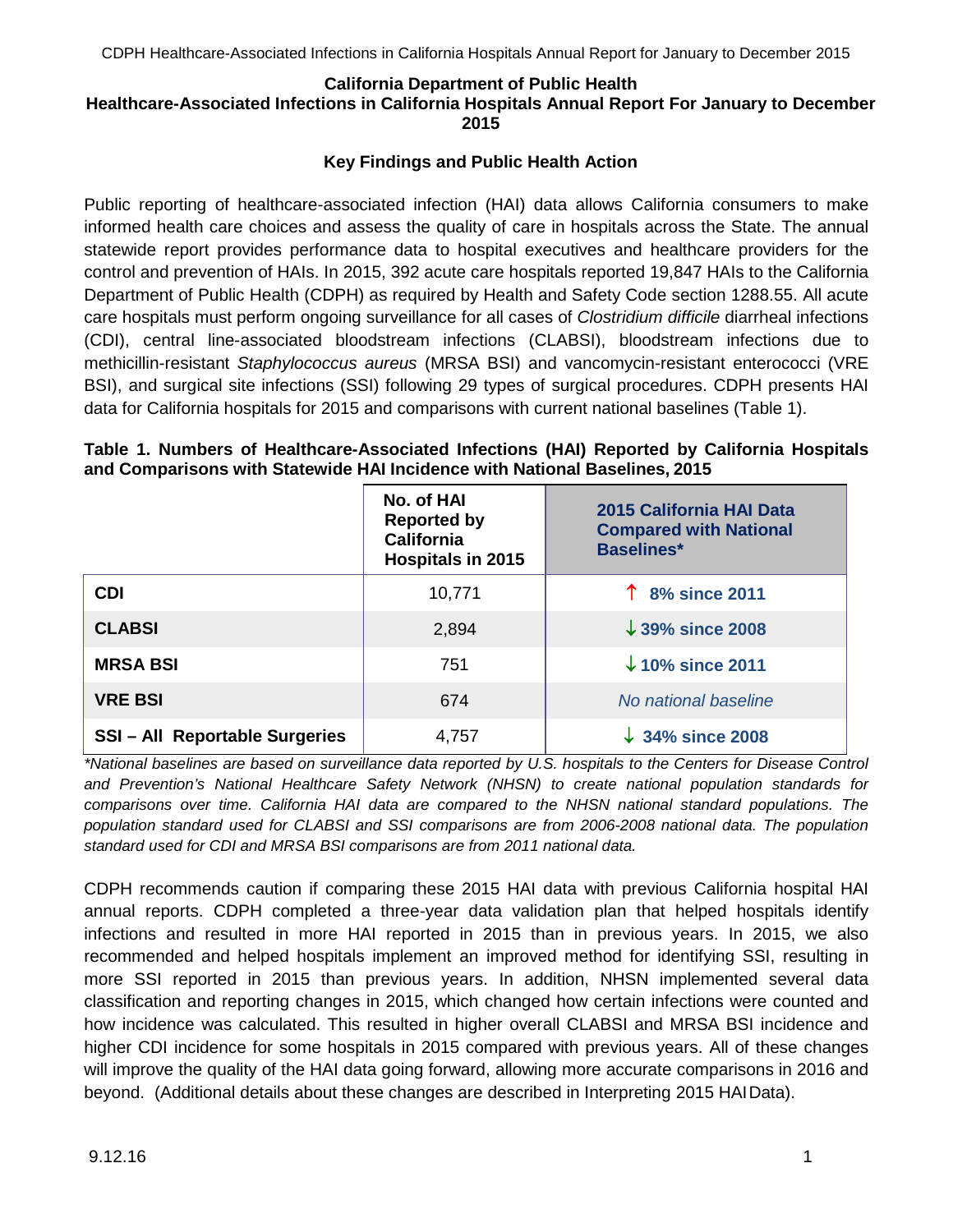## **Methodology**

CDPH began publishing HAI data from California hospitals in 2010. Beginning April 1, 2010, all licensed general acute care hospitals were required to report HAI data using the National Healthcare Safety Network (NHSN) and provide permission to CDPH to access the data. SSI reporting via NHSN began April 1, 2011. This report covers HAIs that occurred as a result of hospital care during the period from January 1, 2015 through December 31, 2015. CDPH extracted the CDI, CLABSI, MRSA BSI, and VRE BSI data used to produce this 2015 report from NHSN on March 1, 2016. SSI data were extracted on May 3, 2016.

CDPH publishes these 2015 HAI data via a web page that includes a summary report of key findings and public health actions, data tables, an interactive map designed to help the public interpret hospitalspecific findings, and technical reports for each infection type that include detailed information on statistical analysis methods and risk adjustment. The 2015 HAI data tables report hospital findings sorted alphabetically by county. All components of this annual public report are available on the CDPH [HAI Program webpage](http://www.cdph.ca.gov/programs/hai/Pages/default.aspx) at ([www.cdph.ca.gov/HAI\). T](http://www.cdph.ca.gov/HAI))hese 2015 HAI data will also be available via [CDPH's Open Data Portal](https://chhs.data.ca.gov/) at (https://chhs.data.ca.gov/).

As in past years, CDPH reports hospital infection incidence using the NHSN risk-adjustment method called the standardized infection ratio (SIR). The SIR is calculated by comparing the number of HAI that occurred and were reported by the hospital with the number of HAI that were predicted based on national baseline data. The NHSN system calculates an SIR only when the predicted number of HAI is greater than 1.0. However, in this 2015 report, CDPH calculated and reported SIRs when 0.2 infections were predicted. This change allowed more hospitals (e.g., small and rural hospitals) to compare their infection incidence to the national baselines. CDPH was able to report HAI results (i.e. incidence higher than or the same as predicted) for more California hospitals (Table 2). In the past, these hospital results would have been missing, with an indication that there were "too few data to calculate." CDPH also displayed these additional hospital HAI results on the 2015 web-based interactive map. NHSN announced that they are considering making this change based on a minimum precision estimate calculated using the national baseline data; they will re-calculate the estimate following the 2015 re-baselining.

#### **Table 2. Number of Additional California Hospitals with Comparison Data Included in the Healthcare-Associated Infections in California Hospitals Annual Report, 2015, Compared with 2014**

|                                                | <b>Difference in Number of Hospitals with</b><br>Calculated SIRs* in 2015 Compared with 2014 |
|------------------------------------------------|----------------------------------------------------------------------------------------------|
| <b>CDI</b>                                     | 24                                                                                           |
| <b>CLABSI</b>                                  | 38                                                                                           |
| <b>MRSA BSI</b>                                | 86                                                                                           |
| <b>SSI</b> (SIR for at least one surgery type) | 33                                                                                           |

*\* Using 0.2 predicted HAI as the minimum precision criterion instead of 1.0*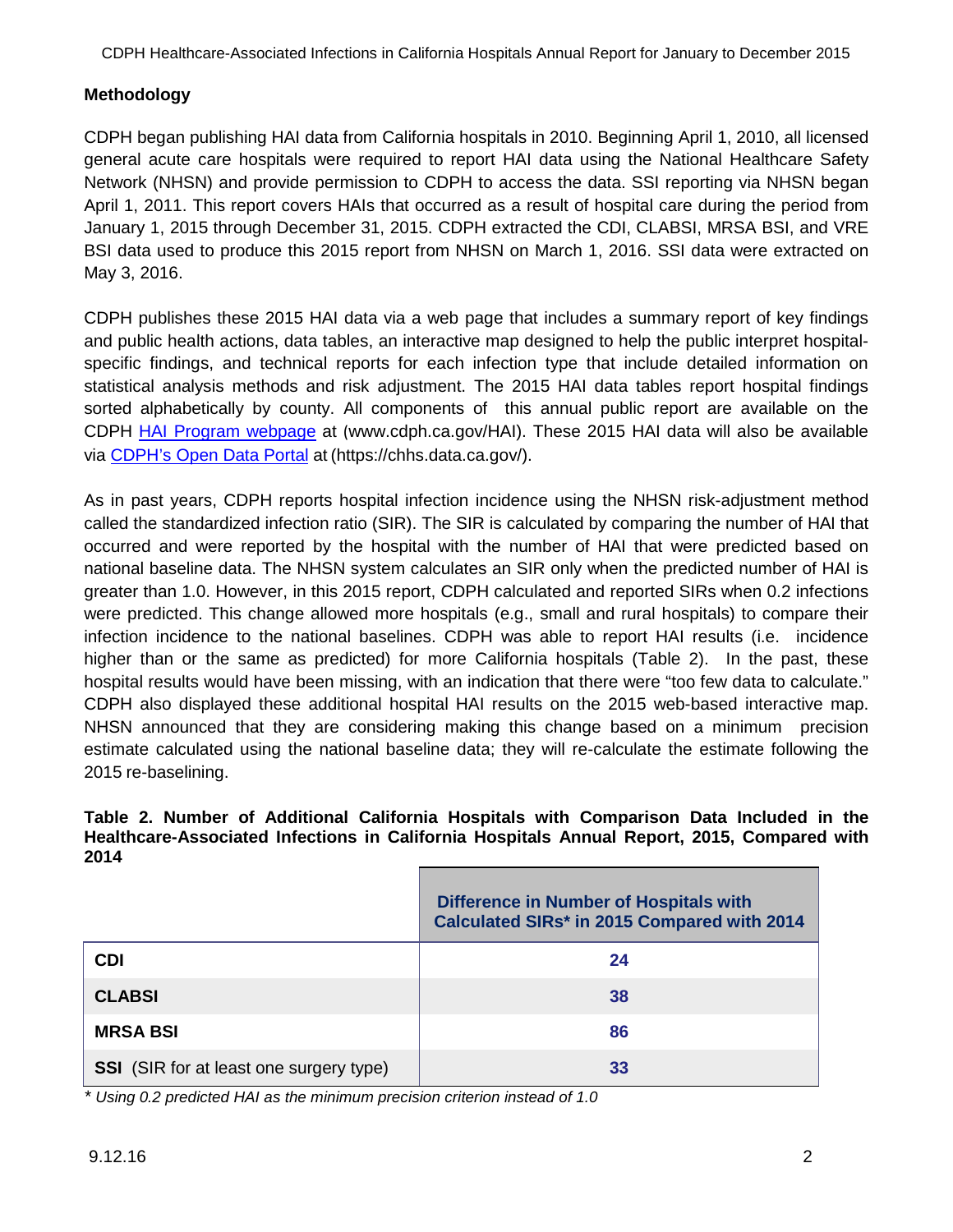# **Data Quality**

CDPH initiated a three-year validation plan in 2013 to help hospitals improve the accuracy and consistency of reported HAI data. Validation allows a hospital to be more confident it is identifying all HAI necessary to determine which patient care units, surgical services, and/or specific infections the hospital needs to prioritize for prevention efforts. Validation also helps improve the accuracy of CDPH's annual public HAI report. In 2013, CDPH asked hospitals to attest to performing six HAI surveillance, reporting, and review best practices. In 2014, CDPH validation efforts helped hospitals to assess and improve the complete identification and reporting of CDI, CLABSI, MRSA BSI, VRE BSI, and colon SSI; 346 of 392 (88%) hospitals participated in 2014 case finding validation. CDPH HAI Program validators helped hospital identify gaps in their routine surveillance practices that resulted in missing reportable HAIs. Eighty-six hospitals were found to have low HAI case finding, defined as missing any CLABSI events or having surveillance sensitivity less than 85 percent for CDI or MRSA/VRE BSI in 2014; each received another case finding validation visit by a CDPH HAI Program liaison infection preventionist in 2015. CDPH will return to 30 hospitals with continued case finding problems and perform another revalidation review in 2016.

In 2015, CDPH asked all hospitals to participate in a validation process to assess the completeness of SSI case finding and the accuracy of denominator data elements used for risk adjustment. CDPH invited all hospitals that perform colon surgery, abdominal hysterectomy, cesarean section, and/or hip prosthesis procedures to participate in the 2015 SSI validation process. Of 332 eligible hospitals, 312 (94%) participated. Hospital staffs were instructed to use an SSI validation workbook developed by CDPH and to submit results electronically to CDPH. To perform validation, hospital staff queried postoperative records for International Classification of Diseases **(**ICD) diagnosis infection codes that may indicate an SSI, thus "flagging" patient records for further review. Hospital staff reviewed all flagged records to rule out or identify SSI. SSIs found during validation were compared with what had previously been reported by the hospital in NHSN. Four data elements used for SSI risk adjustment were also validated to determine and improve accuracy. These data elements included surgical duration, wound class, body mass index, and diabetes status. CDPH validators instructed hospitals to correct any errors identified during validation and address problems in routine surveillance practices that led to these errors. In 2016, CDPH will follow up with hospitals that missed SSI to ensure they are using ICD flag codes as part of routine SSI surveillance methods.

Twenty of 332 eligible hospitals (6%) did not participate in 2015 SSI validation (Appendix A). CDPH cannot be assured of the completeness or accuracy of 2015 SSI reported data from non-participating hospitals; findings from these hospitals are highlighted in the SSI data tables.

CDPH cites for deficiencies hospitals that do not completely report all required HAI data. Twenty-nine hospitals (7%) failed to report complete HAI data in 2015 (Appendix B), compared with eight hospitals in 2014. This was primarily due to confusion about reporting deadlines. CDPH requires hospitals to report data quarterly, and allows hospitals 30 days after the end of the quarter to complete data entry. Hospitals should have reported all 2015 data by January 31, 2016 (except for SSI data with a longer surveillance period, which is due by March 31, 2016). The reporting deadline for hospitals participating in the Center for Medicare and Medicaid Services (CMS) quality reporting program is 4-1/2 months after the end of the quarter, or April 15, 2016. Hospitals, consumers, and payers requested that CDPH publish HAI data more timely. To accomplish that, CDPH began data analysis shortly after theCDPH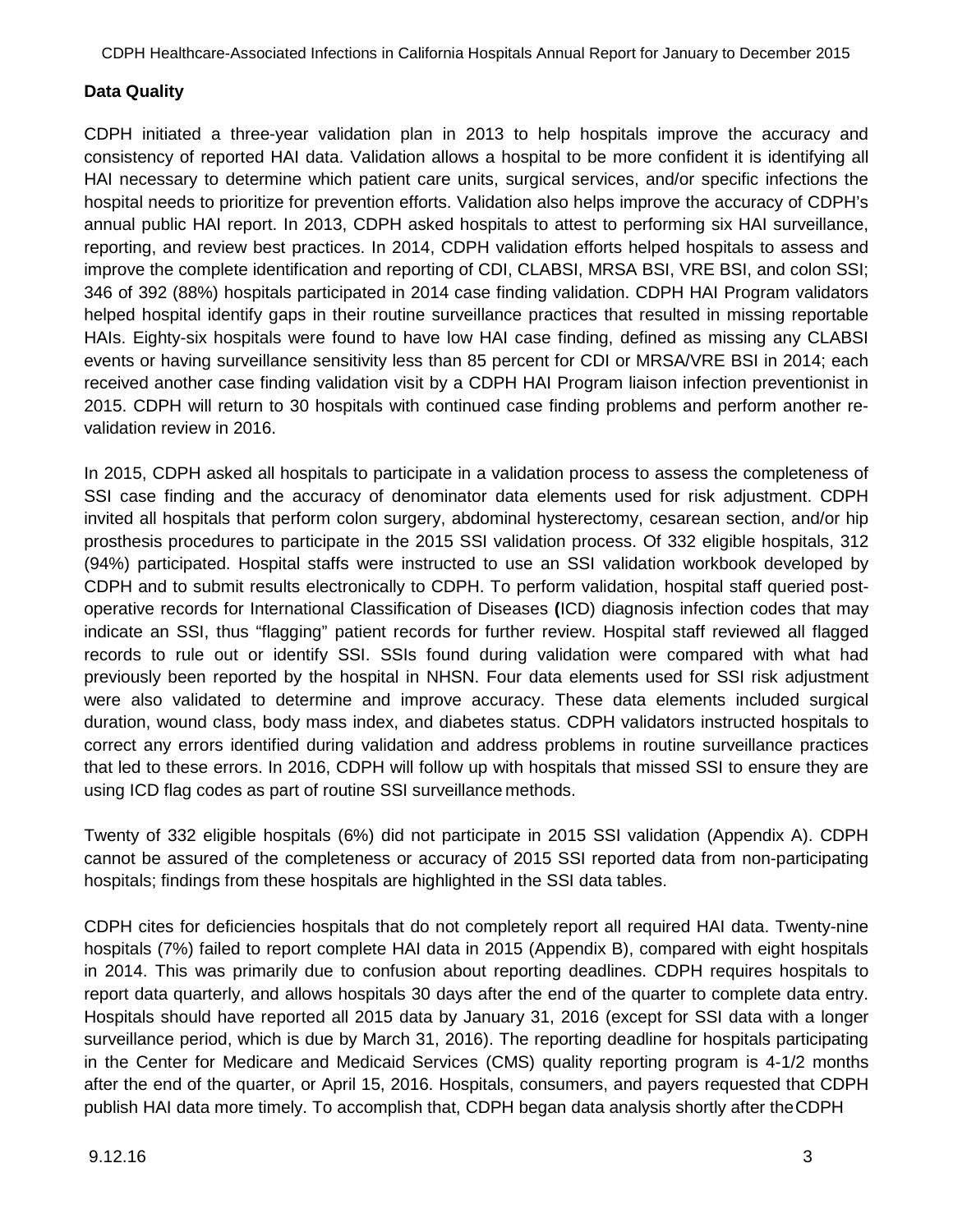deadline instead of waiting until after the CMS deadline. Throughout the last quarter of 2015, we notified all hospitals to remind them of the deadline. However, some hospitals still did not report their HAI data in time to be included in the data set used to produce this report. We contacted all hospitals with incomplete data in 2015 to ensure they understand and can comply with CDPH reporting deadlines next year.

## **Interpreting 2015 HAI Data**

In 2015, HAI data were affected by improved infection identification, resulting in more complete HAI reporting by California hospitals, and by data classification changes, resulting in more accurate capture of infections. NHSN is using HAI data reported by all U.S. hospitals in 2015 to establish new risk adjustment models and new national baselines against which future HAI prevention progress will be measured. Next year's annual report will show how California hospitals compare with the new 2015 national baselines and demonstrate if HAI prevention progress was made in 2016.

The differences observed in 2015 HAI data are the result of the following improvements and changes:

- Data validation improved the quality of the data reported by California hospitals and the quality of this CDPH annual report. Validation conducted by CDPH in 2014 and 2015 was designed to help hospitals assess and improve HAI reporting. These validation efforts appear to have been successful. More HAI were reported in 2015 than in previous years. CDPH now has greater assurance that the annual HAI public report reflects all California hospitals are performing standardized surveillance and are accurately and completely reporting their infections. Hospitals need accurate and complete HAI data to know their true infection incidence, to implement targeted interventions, and to track HAI prevention progress over time.
- Data validation in 2014 revealed that hospitals were not completely finding all SSI cases. In March 2015, to improve SSI surveillance, CDPH promulgated International Classification of Diseases (ICD) diagnosis "flag" codes for each reportable surgical procedure type for use by hospitals to screen surgical patient records. CDPH encouraged hospitals to apply these flag codes in the postoperative period to identify patient records that should be reviewed for possible SSI. CDPH also suggested that hospitals use these ICD flag codes to help improve the efficiency and effectiveness of their routine SSI surveillance practices. This resulted in more SSI identified and reported in 2015 than in previous years.
- Yeast (e.g., *Candida* species) can cause bloodstream infections, often associated with extended use of central lines. Beginning in 2015, NHSN reporting rules changed regarding yeast identified in blood cultures. Yeast in the blood of a patient with a central line could no longer be attributed to a urinary tract infection or pneumonia (for most hospitalized patients) as in past years. NHSN instructed hospitals to report a CLABSI for a patient with a yeast bloodstream infection and a central line. This resulted in more CLABSI reported in 2015 than previousyears.
- NHSN changed how hospitals reported infections identified in the emergency department and 24 hour hold units. In past years, a positive CDI, MRSA BSI, or VRE BSI test result from a patient in the hospital emergency department or 24-hour hold location was attributed as a community-onset infection if the patient was admitted to the hospital on the same day that the test was ordered.In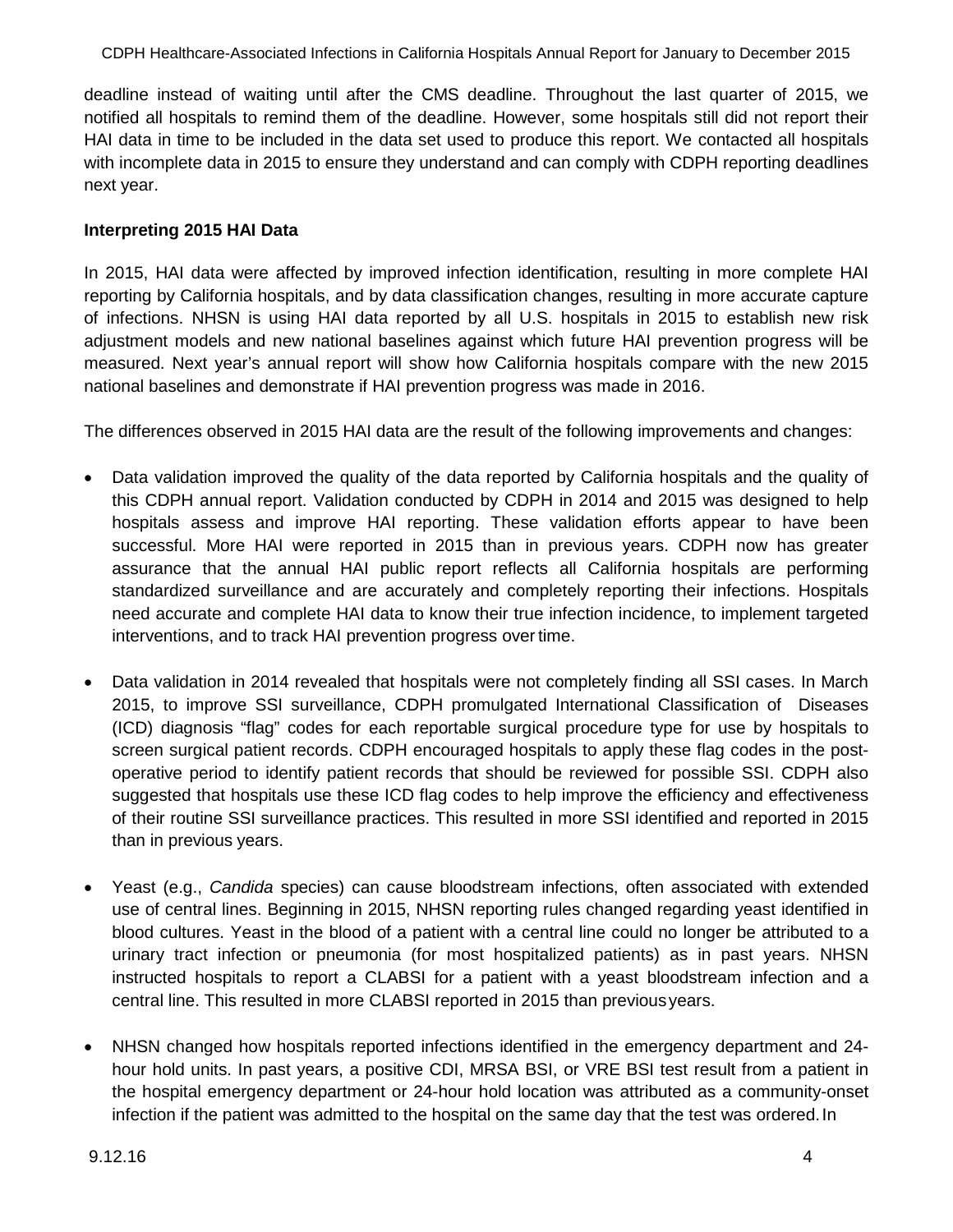2015, CDI, MRSA BSI, or VRE BSI test results from these locations were no longer included in the hospital's inpatient community-onset prevalence, even if the patient was admitted to the hospital. Community-onset prevalence is an important risk adjustment factor used to report CDI and MRSA BSI data. Hospitals that reported fewer community-onset cases in 2015 had fewer hospital-onset infections predicted. This resulted in higher calculated HAI incidence when the numbers of infections that occurred in 2015 was compared with the number of infections predicted by the national baseline data from 2008 or 2011. This change especially affected 2015 MRSA BSIresults.

• HAI are less common in inpatient rehabilitation and psychiatric facilities. In 2015, NHSN required hospitals with inpatient rehabilitation and psychiatric units to report data separately from other general acute care hospital data. Rehabilitation and psychiatric patient days were no longer included in the overall hospital-wide patient days reported for 2015. This resulted in calculations of higher infection incidence than in past years for some hospitals.

# **Key Findings**

From 2014 to 2015, 23 hospitals significantly reduced CDI incidence, 10 reduced CLABSI, 1 reduced MRSA BSI, 5 reduced VRE BSI, and 22 reduced SSI (Appendix C). Overall, 56 hospitals demonstrated significant improvement in preventing one or more HAI type. Five hospitals made significant improvements for more than one HAI type, and one hospital reported significant improvement in SSI prevention for two surgical procedure types in 2015 compared with 2014. The HAI incidence in all other California hospitals appears to have increased in 2015 compared with previous years, or remained the same compared with 2014. This is inconsistent with the downward trends in California hospital HAI incidence in the past several years compared to the national 2008 and 2011 baselines (with the exception of CDI). Rather, many of the "increases" this year are the result of 2015 NHSN changes in case classification and risk adjustment, improved case-finding following CDPH validation efforts, and/or improved post-operative surveillance by using flag codes to identifySSI.

**CDI.** *Clostridium difficile* (*C. difficile*) is a frequent cause of diarrhea in healthcare settings, and recent studies indicate that CDI is now the most common cause of HAIs. Infection control practices including consistent hand hygiene, adherence to contact precautions, thorough environmental cleaning, and the judicious use of antibiotics as monitored and directed by hospital antimicrobial stewardship programs, are equally important in preventing CDI infections.

CDPH reports hospital CDI incidence using the SIR, which is calculated by comparing the number of CDI that were observed and reported by the hospital with the number of CDI that would be predicted based on national baselines. In this report, CDPH calculated the CDI SIR when at least 0.2 infections were predicted. Lower SIRs are better. CDI cases are classified as hospital-onset when the positive stool test was obtained on day four or later during the hospital stay. Risk factors found to be significant in predicting hospital-onset CDI include CDI test method, major teaching hospital, bed size, and burden of community-onset CDI in patients admitted to the hospital. Adjusting for these factors provides a more accurate comparison of hospitals' infections. All references to CDI in this report refer to hospital-onset infections.

The statewide CDI SIR in 2015 was 1.08, compared with the national baseline SIR of 1.0 and represents a 1% statewide decrease since 2014 (SIR=1.09). However, as noted above, such comparisons need to be made with caution due to changes in data classification and reporting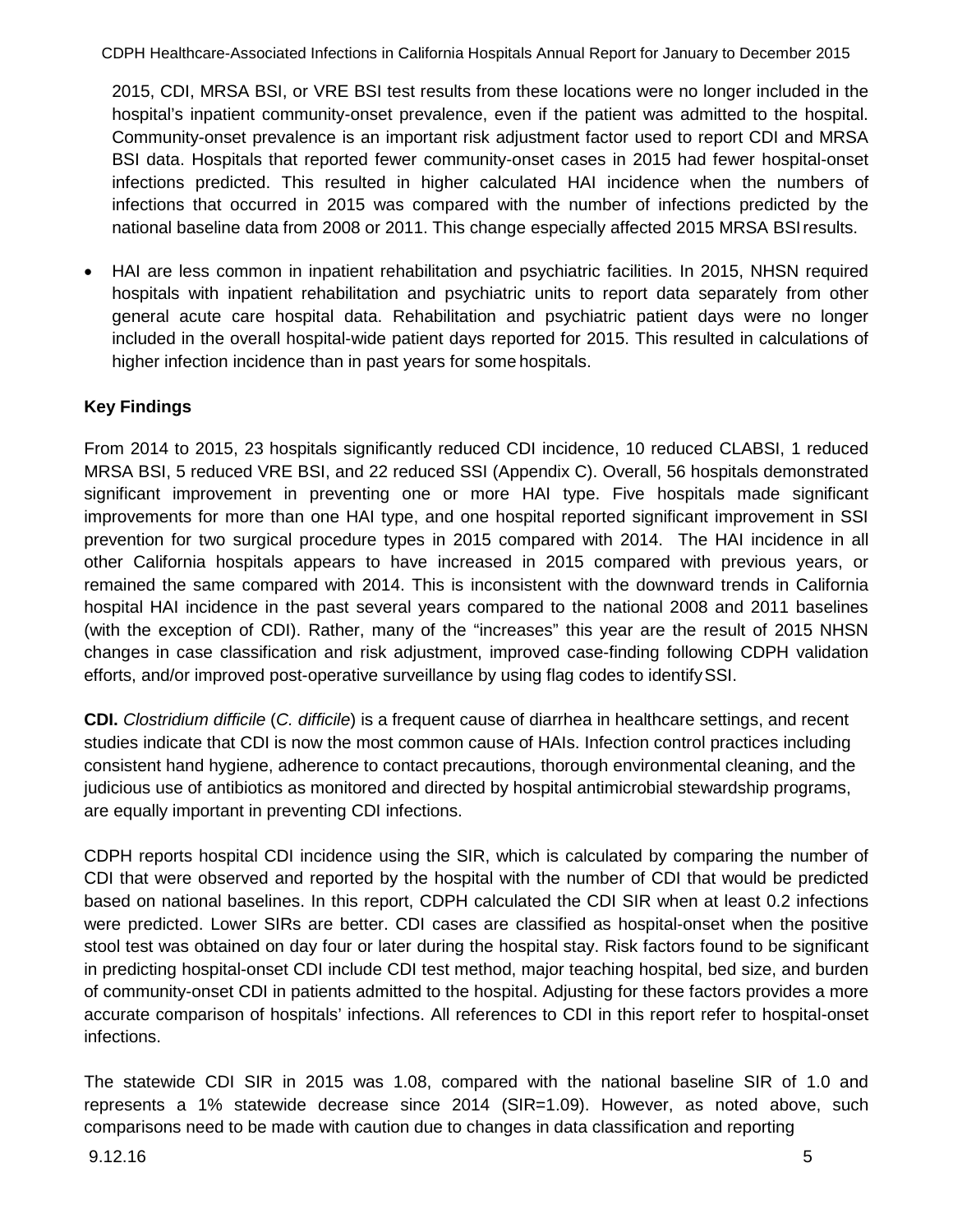requirements. In 2015, CDPH calculated CDI SIRs for 332 hospitals. Of these, 48 hospitals had significantly fewer CDI than predicted (low SIR), and 66 hospitals had significantly more CDI than predicted (high SIR).

For LTAC hospitals, rehabilitation acute care hospitals, and rehabilitation units with their own CMS certification number (CCN), CDPH reports CDI rates that are not risk-adjusted. Differences in rates can result from differences in laboratory testing methods, patient populations, infection prevention practices, antibiotic use, and/or CDI community-onset rates among patients admitted to the facility.

Additional CDI Findings:

- In 2015, 368 (94%) California hospitals reported 12 months of CDI data. Of these, 35 (9%) hospitals reported no hospital-onset CDI cases.
- Twenty-five hospitals reported incomplete CDI data in 2015, including those reporting less than 12 months of CDI data or incorrectly entering data, compared with six hospitals in2014.
- Eleven hospitals reported extreme outlier (i.e., unusually high) community-onset CDI prevalence rates for one or two quarters in 2015. NHSN excluded data in those time periods from further analyses. The CDI SIR for these hospitals was presented for 2015 but included only six or nine months of data.
- Five hospitals (1%) had no CDI SIR calculated due to having a predicted number of CDI cases less than 0.2 in 2015. In 2014, 29 hospitals (8%) had no CDI SIR calculated due to having a predicted number of CDI cases less than 1.0.

Interpreting CDI Findings:

- Changes made to NHSN surveillance protocols in 2015 limit the comparability of 2015 data with previous years. NHSN changes that most affected CDI data include
	- o CDI identified from the emergency department and 24-hour observation locations were not attributed as inpatient CDI; this reduced the hospital inpatient community-onset prevalence used in the risk-adjustment and resulted in higher calculated CDI SIRs for some hospitals; and
	- o Hospitals with inpatient rehabilitation and psychiatric facilities no longer included those patient days in the denominator data for the CDI SIR calculations. This resulted in higher calculated CDI incidence in 2015 for hospitals with those unittypes.

*Four CDI data tables accompany this 2015 HAI data report. CDI Table 1 presents the hospital-onset CDI SIRs for general acute care hospitals other than LTAC and rehabilitation acute care. CDI Table 2 presents CDI rates in LTAC hospitals. CDI Table 3 presents CDI rates in free standing rehabilitation acute care hospitals and rehabilitation units within hospitals having their own CCN. CDI Table 4 presents the 25 hospitals that reported incomplete CDI data in2015.*

**CLABSI.** Central line-associated bloodstream infections (CLABSI) result from contamination of a central line, either during insertion or during the time the line is in use during patient care. A central line is a catheter (tube) that is inserted in a large vein in the neck, chest, or groin to give medication or fluids or to collect blood for medical tests. CLABSI are important markers for patient safety because most can be prevented with sustained and consistent adherence to infection controlrecommendations.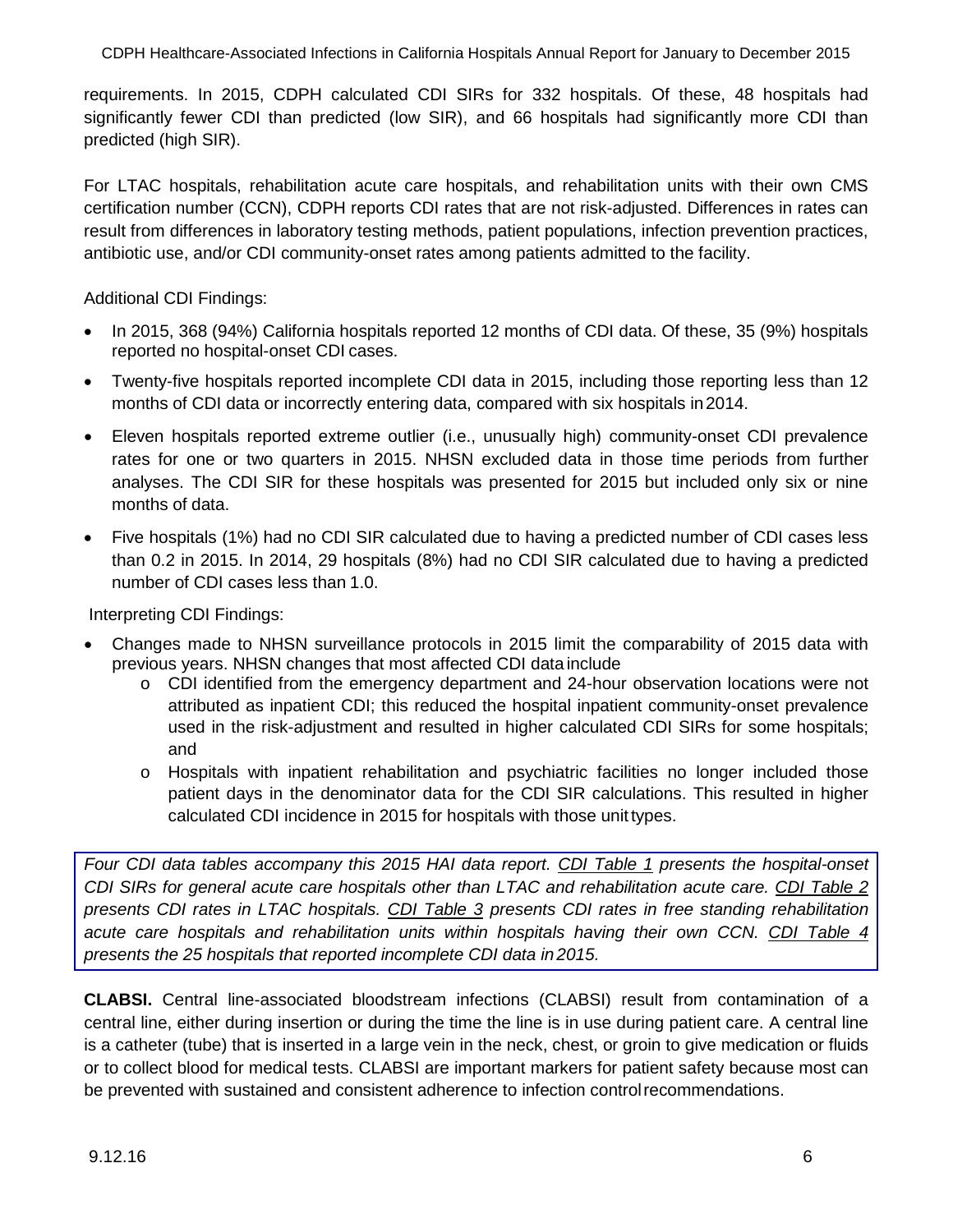CDPH reports hospital-specific CLABSI SIRs as a single value for each hospital's CLABSI incidence; lower SIRs are better. CLABSI SIRs are adjusted to account for differences in numbers of patients with central lines and the distribution of patients admitted to the various types of intensive care units (ICUs) and wards within each participating hospital. To enable comparisons for more hospitals in 2015, CDPH calculated the CLABSI SIR when at least 0.2 infections were predicted. The baseline national CLABSI SIR of 1.0 was established in 2008. In 2015, the California-wide CLABSI SIR was 0.61, which represents a 39% decrease compared with the national baseline. For the first time, CDPH is also reporting CLABSI SIRs for LTAC hospitals, compared with the national LTAC hospital baseline established in 2013. In 2015, the California LTAC hospital CLABSI SIR was 2.22. Despite progress in CLABSI prevention, in 2015, 21 California hospitals, including 16 LTAC hospitals, had a CLABSI SIR significantly higher than the 2008 and 2013 (for LTACs) national baselines.

This report also provides hospital-specific CLABSI rates with comparisons with California pooled mean rates (i.e., average rates). CLABSI data are grouped by patient care locations where patients with similar medical conditions receive similar levels of care across hospitals. The data are risk-stratified by hospital unit type, but are not risk-adjusted by individual patient risk factors. Hospital CLABSI rates are identified as statistically significantly higher, statistically significantly lower, or not significantly different than the comparable California rate for that unit or ward. The California average CLABSI rate in ICUs was 1.16 and in general patient wards was 0.96 per 1,000 central line days in 2015.

California hospitals are also required to report adherence to central line insertion practices (CLIP) for each central line inserted in an ICU. CLIP indicates adherence to eight practices known to prevent CLABSI: hand hygiene, use of a recommended skin preparation agent, allowing the skin preparation agent to dry prior to line insertion, and use of five maximal sterile barriers during central line insertion (i.e., cap, mask, gown, gloves, and drape). Among 323 reporting hospitals with an ICU, 312 (97%) submitted CLIP data in 2015. Adherence to all eight clinical care practices of the CLIP bundle occurred in 80,291 out of 82,425 central line insertions reported in 2015 for an overall adherence of 97%. This percentage is unchanged from adherence reported in 2014, 2013, and 2012. Adherence was similar across ICU types, with 98% in adult ICUs, 97% in pediatric ICUs, and 97% in neonatal ICUs.

Decreases in the number and rates of CLABSI are not occurring uniformly across all patient care locations and all hospitals. Reporting hospital-wide CLABSI SIRs and CLABSI rates by patient care locations provides specific, current information to target infection prevention efforts, to monitor CLABSI prevention progress within California hospitals over time, and to enable patients to make more informed health care choices.

### Additional CLABSI Findings:

- Of 393 California hospitals in continuous operation in 2015, nine (2%) reported no central line days (i.e., had no patients at risk for developing CLABSI). The remaining 384 (98%) hospitals reported at least one central line day or one CLABSI.
- Fifteen (4%) hospitals reported less than 12 months of CLABSI data in 2015, compared with zero in 2014.
- 367 hospitals (93%) were included in this report; two hospitals were excluded because data could not be risk stratified since the hospital defined all of their patient care locations as "mixed acuity."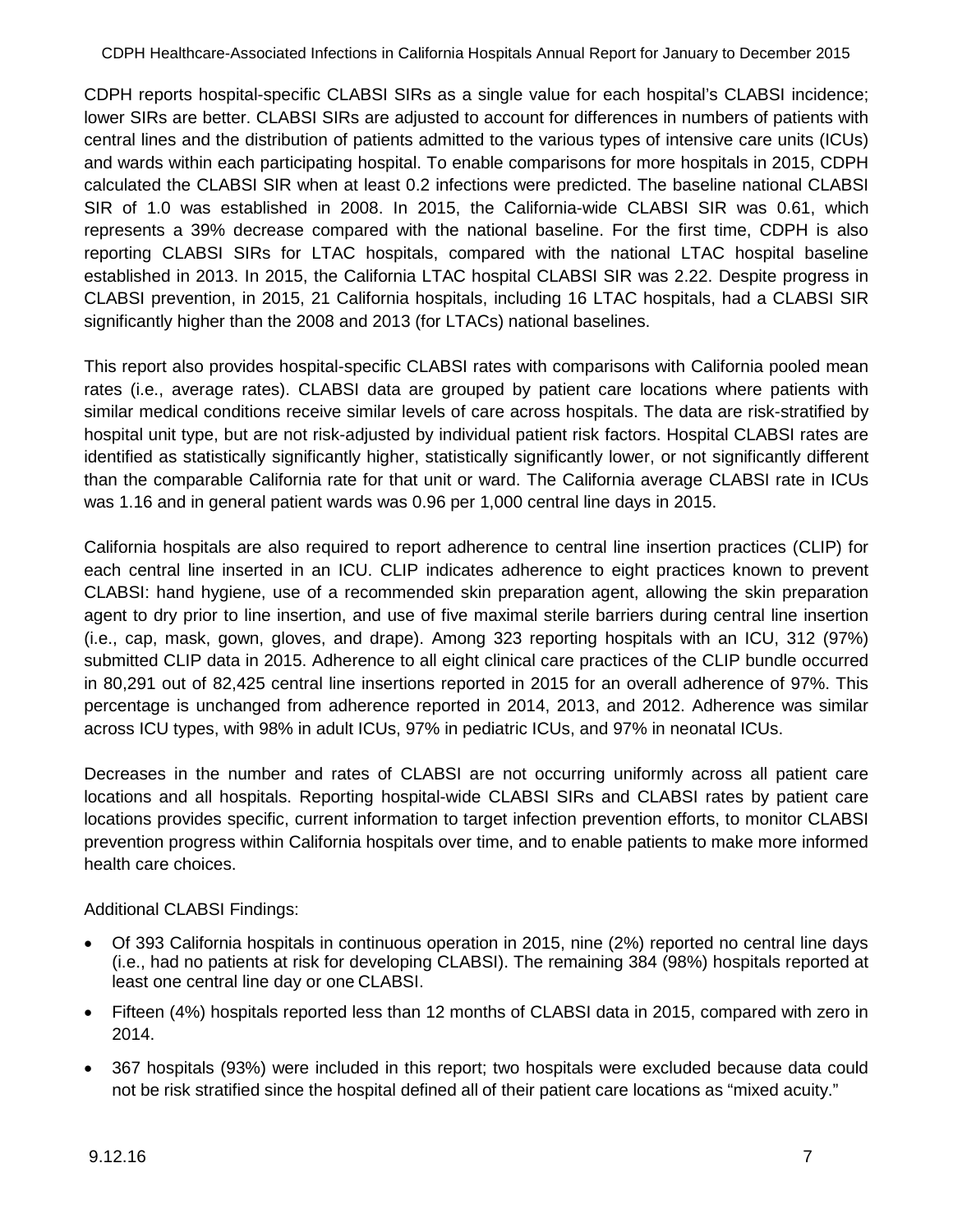• 23 hospitals (7%) had no CLABSI SIR calculated due to having a predicted number of CLABSI cases less than 0.2 in 2015. In 2014, 61 hospitals (17%) had no CLABSI SIR calculated due to having a predicted number of CDI cases less than 1.0.

Interpreting CLABSI Findings:

- Changes made to NHSN surveillance protocols in 2015 limit the comparability of 2015 data with previous years. The change that most affected CLABSI was blood cultures positive for yeast no longer met criteria to be attributed as secondary bloodstream infections to urinary tract infections or pneumonia. This resulted in yeast bloodstream infections being considered CLABSI in the presence of a central line and caused rates to increase even if other factors remained thesame.
- CDPH 2014 validation activities may also have improved CLABSI case finding in2015.
- Differences in hospital CLABSI rates may be due to clinical and infection control practices related to the insertion and ongoing care of central lines, risk factors of patients in varying types of care locations, and hospital surveillance methods.

*Forty-seven CLABSI and CLIP data tables accompany this 2015 HAI data report. CLABSI Table 1 presents the risk-adjusted CLABSI SIR for hospitals (other than LTAC and rehabilitation acute care), identifying hospitals statistically higher, lower, or no different from the 2008 national baseline. CLABSI Table 2 presents the risk-adjusted CLABSI SIR for LTAC hospitals, identifying hospitals statistically higher, lower, or no different from the 2013 national LTAC baseline. CLABSI Table 3 presents the percent change in statewide CLABSI rates from 2014 to 2015 by patient care locations (ICUs and wards). CLABSI Table 4 presents statewide average and distributions of CLABSI rates and CLIP adherence percentages by patient care locations. CLABSI Table 5 presents an alphabetical list of California counties and hospitals demonstrating hospital-specific locations where 2015 CLABSI rates were statistically higher (H), lower (L), or no different (N) from state average rates. CLABSI Tables 6 to 46 present detailed, hospital-specific CLABSI information for each patient care location, including numbers of CLABSI, central line days, CLABSI rates and their interpretations (confidence intervals and higher, lower, or no different from statewide averages) and CLIP adherence percentages for ICUs. CLABSI Table 47 lists hospitals and mixed acuity locations excluded fromanalyses.*

**MRSA BSI and VRE BSI.** Methicillin-resistant *Staphylococcus aureus* (MRSA) and vancomycinresistant enterococci (VRE) are two of the most common organisms resistant to multiple antimicrobial drugs that cause infections in hospital patients. Bloodstream infections (BSIs) due to these resistant pathogens are among the most serious HAIs, resulting in increased lengths of hospital stay, higher hospital costs, and risk of death.

This report presents data for hospital-onset MRSA BSI and VRE BSI. MRSA BSI incidence is presented as SIRs. Risk of infection is adjusted for bed size, medical school affiliation, and the community-onset MRSA BSI prevalence rate of patients admitted to the hospital. The 2015 statewide MRSA BSI SIR was 0.90. Ten hospitals had significantly fewer MRSA BSI than predicted (low SIR), and 12 hospitals had significantly more MRSA BSI than predicted (high SIR).

MRSA BSI SIR risk adjustment is not available for LTAC and rehabilitation hospitals; therefore, this report presents rates of MRSA BSI for these settings. The average MRSA BSI rate among 24 LTAC hospitals was 2.50 per 10,000 patient days in 2015. Two LTAC hospitals had rates significantly higher than the statewide average rate, and three had rates significantly lower. Among the 63 free-standing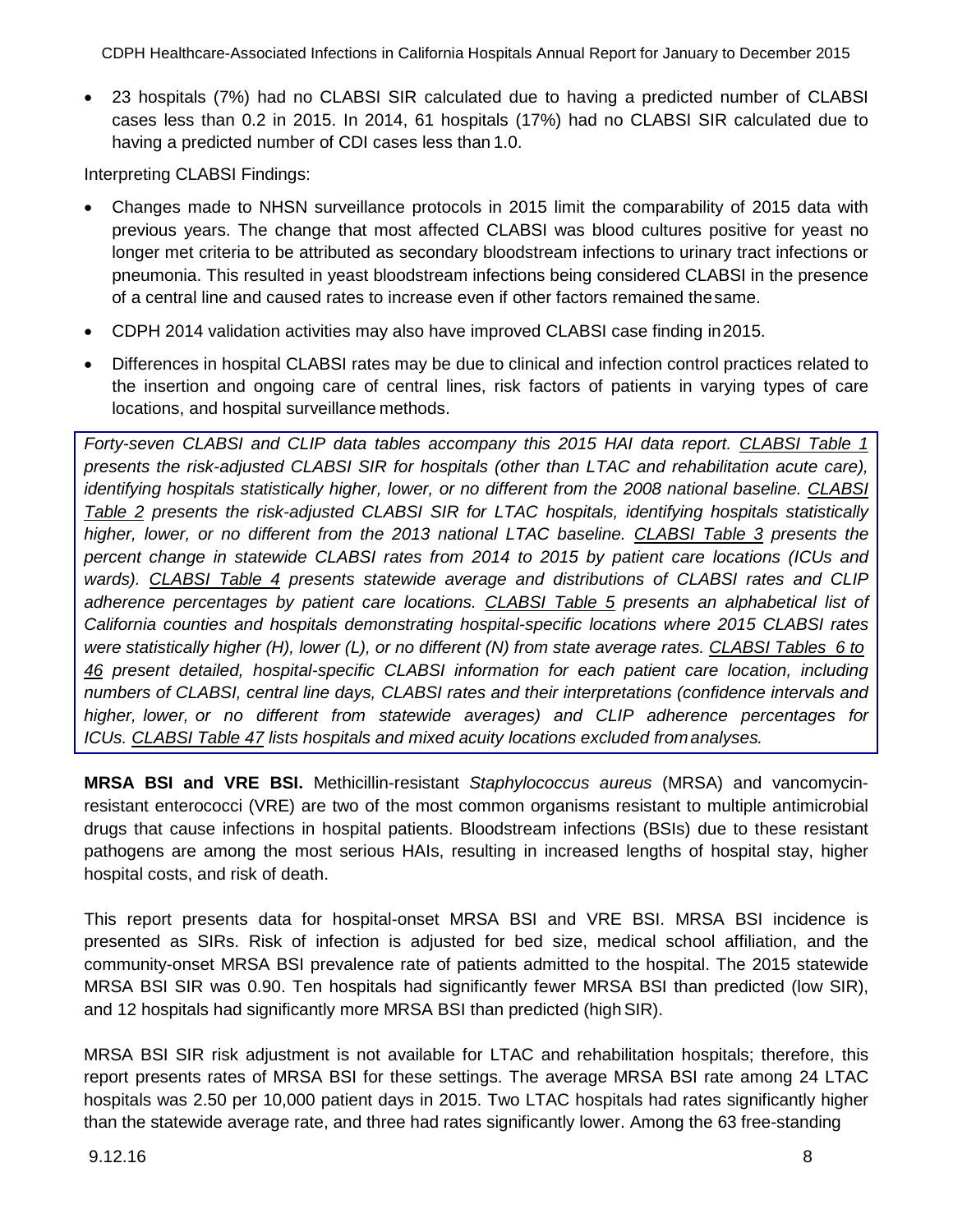rehabilitation acute care hospitals or rehabilitation units within hospitals with their own CCN, only four reported one or more MRSA BSI. MRSA BSIs are unusual events in rehabilitation facilities.

The statewide VRE BSI rate in 2015 was 0.43 per 10,000 patient days compared with 0.50 in 2014. NHSN provides no risk-adjustment method for VRE BSI. This report presents risk-stratified VRE BSI rates by grouping hospitals into categories based on the types of patients served and type of care delivered (Table 3).

|                      | Table 3. Vancomycin-Resistant Enterococci (VRE) BSI Rates per 10,000 Patient Days, by |  |  |  |  |  |
|----------------------|---------------------------------------------------------------------------------------|--|--|--|--|--|
| <b>Hospital Type</b> |                                                                                       |  |  |  |  |  |

| <b>Hospital Type</b>   | No. of Hospitals<br><b>Reporting in</b><br>2015* | 2015<br>Rate |
|------------------------|--------------------------------------------------|--------------|
| Long Term Acute Care   | 24                                               | 1.58         |
| Major Teaching         | 36                                               | 0.84         |
| Community              | 261                                              | 0.28         |
| Pediatric              | 11                                               | 0.09         |
| <b>Critical Access</b> | 27                                               | 0.00         |
| Rehabilitation         | 57                                               | 0.00         |

\**27 hospitals reported less than 12 months of VRE BSI data (19 community, 7 critical access, and 1 pediatric hospital)*

Additional MRSA BSI and VRE BSI Findings:

- Twenty-seven hospitals reported incomplete MRSA and/or VRE BSI data in 2015, including those that reported less than 12 months of data or entered data incorrectly, compared with five hospitals in 2014.
- One hospital reported extreme outlier (i.e., unusually high) community-onset MRSA BSI prevalence rates for one quarter in 2015. NHSN excluded that data from further analyses. The MRSA BSI SIR for the hospital was presented for 2015 but included only nine months of data.
- Thirty-three (10%) hospitals had no MRSA BSI SIR calculated due to having a predicted number of MRSA BSI cases less than 0.2 in 2015. In 2014, 119 hospitals (33%) had no MRSA BSI SIR calculated due to having a predicted number of MRSA BSI cases less than1.0.
- In 2015, 366 (93%) California hospitals reported 12 months of MRSA BSI data. Of these, 194 (53%) hospitals reported no hospital-onset cases of MRSA BSI.
- The pooled mean rate of VRE BSI in LTAC hospitals was 1.58 per 10,000 patient days in 2015; this is the highest pooled mean VRE BSI rate of any hospital type. Two LTAC hospitals had VRE BSI rates significantly lower than the average statewide rate. No LTAC hospitals had VRE BSI rates significantly higher. Five (21%) LTAC hospitals reported no VRE BSIs.
- Three (8%) major teaching hospitals had VRE BSI rates significantly higher than the average statewide rate, and eleven (31%) had VRE BSI rates significantly lower than the statewiderate.
- No pediatric hospitals had significantly higher or lower VRE BSI rates than the average statewide rate. Seven (64%) pediatric hospitals reported no VRE BSIs.
- No VRE BSIs were reported by rehabilitation acute care hospitals or critical access hospitals. VRE BSIs are unusual events in these types of facilities.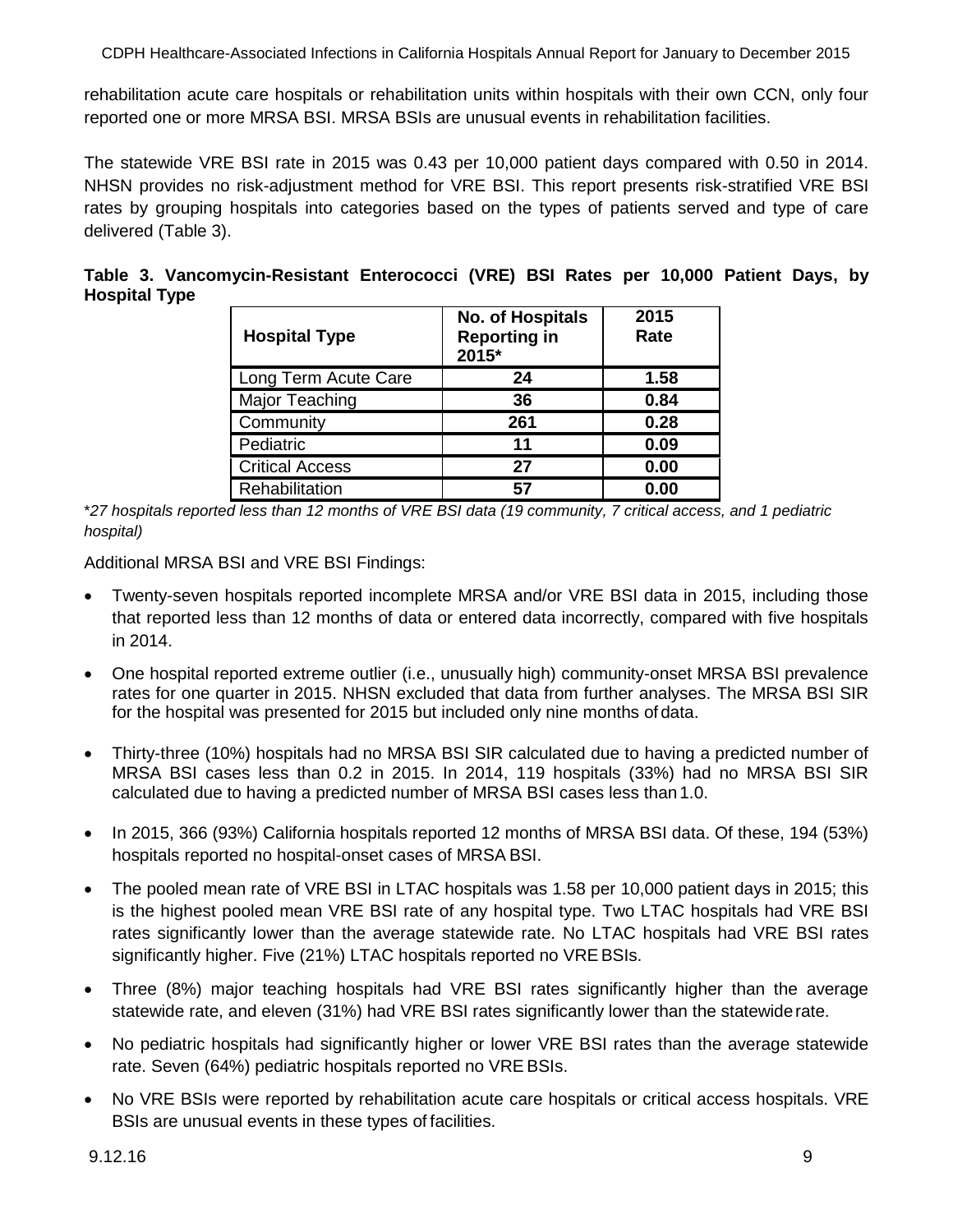Interpreting MRSA BSI and VRE BSI Findings:

- Changes in NHSN surveillance protocols in 2015 limit the comparability of 2015 data to previous years. Changes that most affected 2015 MRSA BSI data and resulted in higher calculated MRSA BSI SIRs include:
	- o MRSA BSI identified from the emergency department and 24-hour observation locations were not attributed as inpatient MRSA BSI; this reduced the hospital inpatient communityonset prevalence used in the risk-adjustment; and
	- o Hospitals with inpatient rehabilitation and psychiatric facilities no longer included those patient days in the denominator data for the MRSA BSI SIR calculations.
- CDPH 2014 validation activities may also have improved MRSA BSI and VRE BSI case finding in 2015.
- The higher rates of MRSA BSI and VRE BSI in LTAC and major teaching hospitals likely reflect the increased severity of illness in patients in these hospitals compared with community hospitals and critical access hospitals.
- The lower rates of MRSA BSI and VRE BSI in pediatric hospitals likely result from factors specific to age rather than the measure of severity of illness, as the case mix index for pediatric hospital patients is similar to major teaching hospitals.

*Twelve MRSA and VRE BSI data tables accompany this 2015 HAI data report. MRSA BSI Table 1 presents the statewide MRSA BSI incidence for general acute care, LTAC, and rehabilitation hospitals in 2015. MRSA BSI Table 2 lists the hospital-onset MRSA BSI SIR for hospitals other than LTAC and rehabilitation acute care. MRSA BSI Table 3 lists the MRSA BSI rates in LTAC hospitals. MRSA BSI Table 4 lists the MRSA BSI rates in rehabilitation hospitals and rehabilitation units within hospitals having their own CCN. VRE BSI Tables 5 through 11 present hospital-specific VRE BSI rates stratified by seven hospital categories: major teaching, LTAC, pediatric, rehabilitation, critical access, or community hospital. MRSA/VRE BSI Table 12 lists the hospitals that reported fewer than 12 months in 2015.*

**SSI.** A surgical site infection (SSI) is an infection that occurs after surgery in the part of the body where the surgery took place due to contamination during the time of the operation. SSIs often result in longer hospitalization or readmission to the hospital.

All 355 licensed California hospitals performing one or more reportable surgery types reported SSI data in 2015. California hospitals reported 744,961 surgical procedures resulting in 4,757 SSI in 2015 compared with 737,519 surgical procedures resulting in 4,316 SSI in 2014.

This report presents SSI data as procedure-specific SIRs, which use both patient-level and hospitallevel factors for risk adjustment. Currently, there is no risk adjustment process for five of the 29 California-mandated reportable surgical procedure categories: heart transplant, kidney surgery, ovarian surgery, pacemaker surgery, and spleen surgery. SIRs cannot be calculated for these five categories; CDPH reports only the numbers of procedures performed and SSI reported by each hospital.

In this report, 18 of 24 surgical procedures demonstrated overall statewide SSI SIRs that were statistically lower compared with the national baseline of 1.0. Two surgical procedures, appendectomy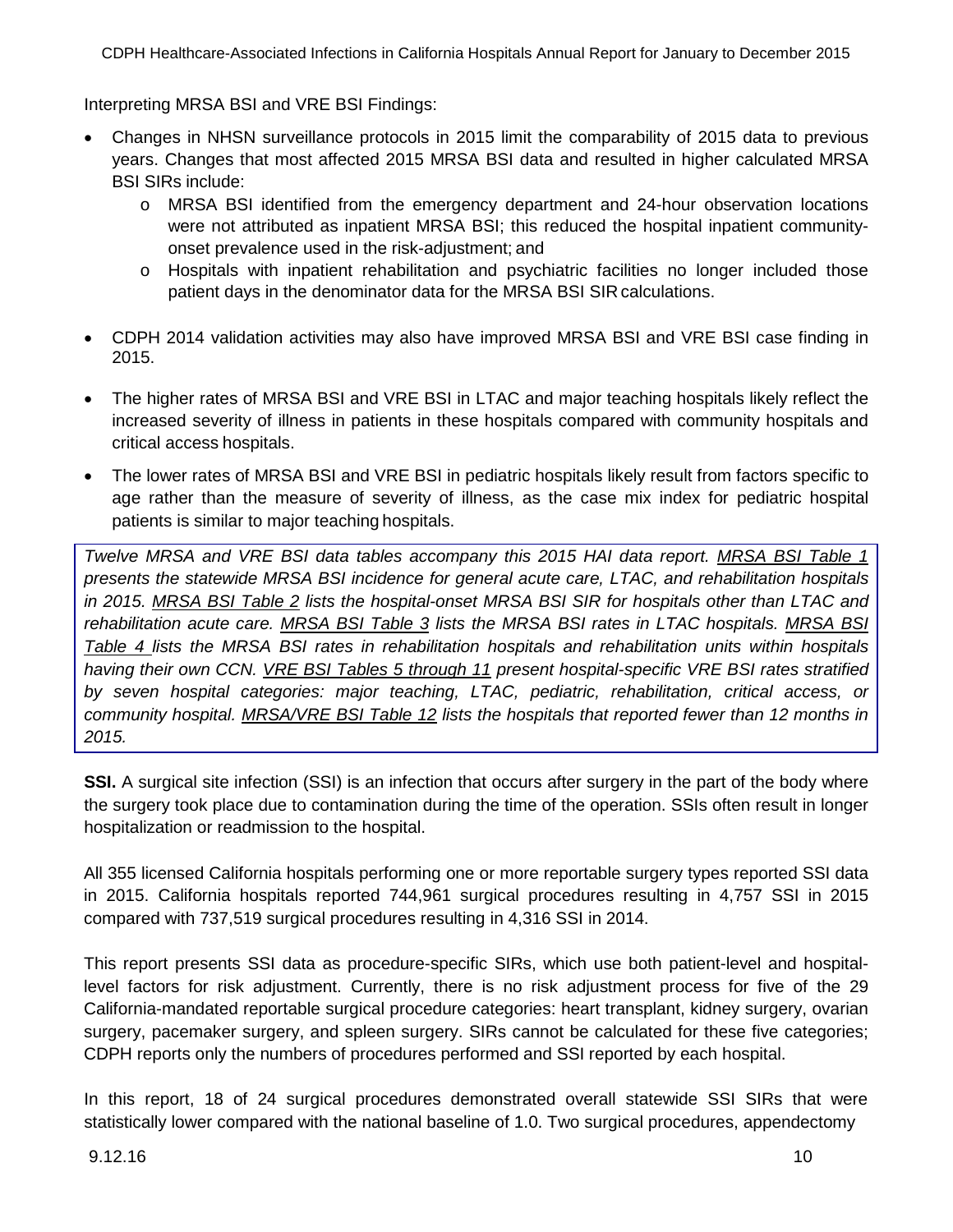and colon surgery, had statistically higher SIRs in 2015 compared with national baselines. Exploratory abdominal surgery, gallbladder surgery, abdominal hysterectomy, and vaginal hysterectomy SSI SIRs were not statistically different from the number of SSI predicted by the national baseline data (Table 4).

|                                                    |  |  |  | Table 4. California Surgical Site Infection (SSI) Incidence and Standardized Infection Ratios |  |
|----------------------------------------------------|--|--|--|-----------------------------------------------------------------------------------------------|--|
| (SIR) with Comparisons to National Baselines, 2015 |  |  |  |                                                                                               |  |

| <b>Surgical Procedure Category</b>         | <b>No. Hospitals</b><br>Performing<br>Surgery, 2015 | Baselines <sup>^</sup> | 2015 Statewide SSI SIR<br><b>Compared with National</b> |
|--------------------------------------------|-----------------------------------------------------|------------------------|---------------------------------------------------------|
| Abdominal aortic aneurysm repair           | 127                                                 | 0.31                   | Lower                                                   |
| Appendix surgery                           | 319                                                 | 1.30                   | <b>Higher</b>                                           |
| Bile duct, liver or pancreatic surgery     | 255                                                 | 0.25                   | Lower                                                   |
| Cardiac surgery                            | 169                                                 | 0.59                   | Lower                                                   |
| Cesarean section                           | 250                                                 | 0.23                   | Lower                                                   |
| Colon surgery                              | 321                                                 | 1.11                   | <b>Higher</b>                                           |
| Coronary bypass, chest incisions only      | 113                                                 | 0.51                   | Lower                                                   |
| Coronary bypass, chest & donor incisions   | 126                                                 | 0.51                   | Lower                                                   |
| Exploratory abdominal surgery (laparotomy) | 323                                                 | 0.90                   | No Difference                                           |
| Gallbladder surgery                        | 327                                                 | 0.99                   | No Difference                                           |
| Gastric surgery                            | 295                                                 | 0.63                   | Lower                                                   |
| Hip prosthesis                             | 311                                                 | 0.72                   | Lower                                                   |
| Hysterectomy, abdominal                    | 311                                                 | 0.88                   | No Difference                                           |
| Hysterectomy, vaginal                      | 281                                                 | 0.92                   | No Difference                                           |
| Kidney transplant                          | 27                                                  | 0.25                   | Lower                                                   |
| Knee prosthesis                            | 297                                                 | 0.52                   | Lower                                                   |
| Laminectomy                                | 235                                                 | 0.52                   | Lower                                                   |
| Liver transplant                           | 12                                                  | 0.27                   | Lower                                                   |
| Open reduction of fracture                 | 315                                                 | 0.52                   | Lower                                                   |
| Rectal surgery                             | 270                                                 | 0.79                   | Lower                                                   |
| Small bowel surgery                        | 306                                                 | 0.75                   | Lower                                                   |
| Spinal fusion                              | 223                                                 | 0.62                   | Lower                                                   |
| Spine re-fusion                            | 152                                                 | 0.59                   | Lower                                                   |
| Thoracic surgery                           | 263                                                 | 0.53                   | Lower                                                   |

*^2015 statistical interpretation indicates SSI SIRs that were statistically higher, lower, or no different than the predicted number of infections.*

For 2015, CDPH calculated hospital-specific SSI SIRs for each surgical procedure type when at least 0.2 infections were predicted. Each hospital may not have SSI SIRs for every surgical procedure category. In 2015, one or more SSI SIRs were calculated for 326 hospitals, compared with 293 hospitals in 2014. Of these, 121 hospitals had one or more type of surgery with fewer SSIs than predicted (low SIR), and 65 hospitals had one or more type of surgery with more SSIs than predicted (high SIR).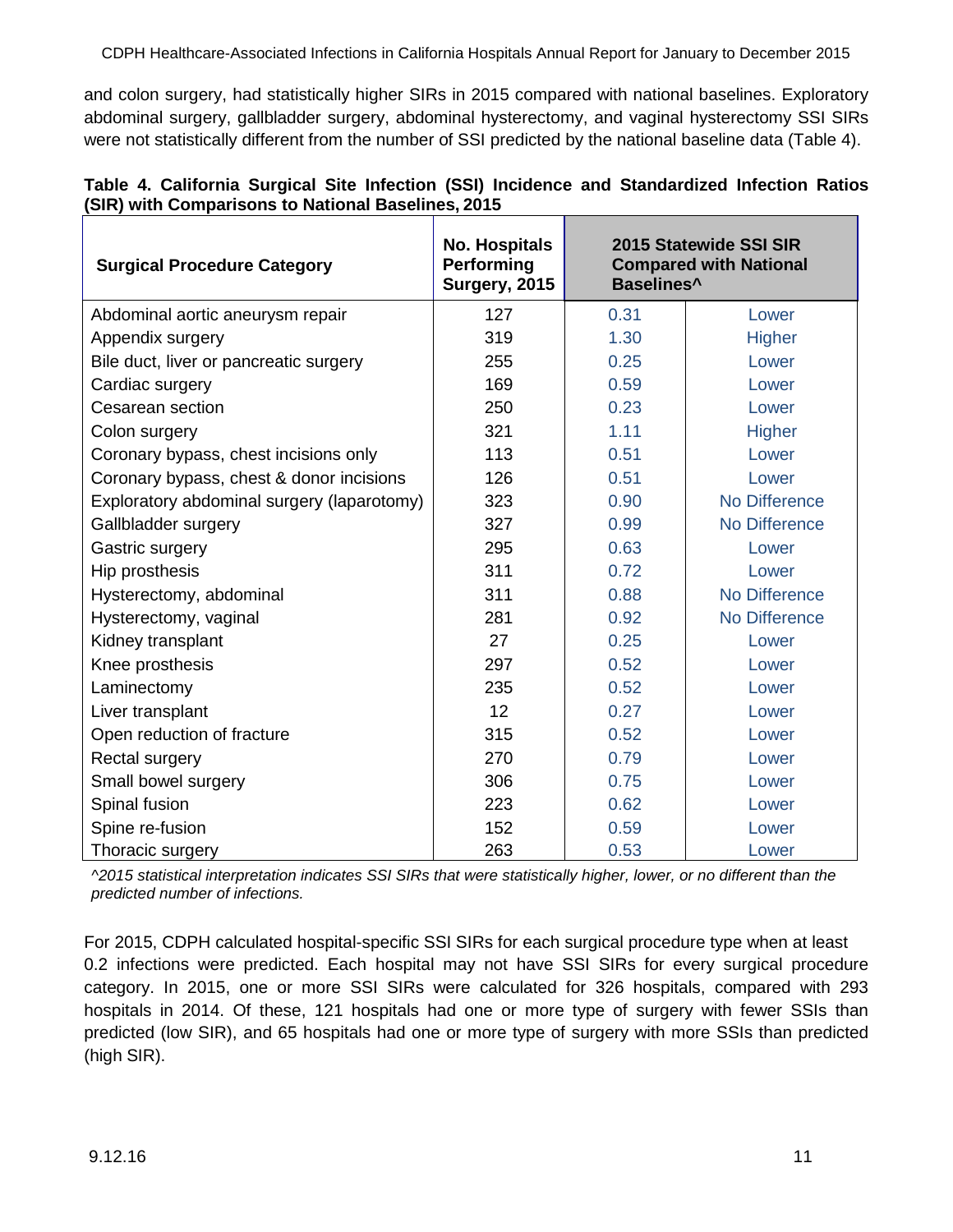Interpreting SSI Key Findings:

CDPH 2014 and 2015 data validation efforts appear to have resulted in more complete SSI case finding and reporting in 2015. Comparing California hospitals' reported 2015 SSI data with previous years' SSI data should be done cautiously.

*Thirty-one SSI data tables accompany this 2015 HAI data report. SSI Tables 1 through 29 present the 29 different reportable surgical procedure categories with data from 355 general acute care hospitals. SSI Table 30 presents data from two LTAC hospitals. No SSI information was reported by rehabilitation acute care hospitals. SSI Table 31 lists the 38 hospitals that submitted confirmation that they performed no surgeries among the 29 reportable surgical procedure categories in 2015.*

### **Public Health Action**

CDPH developed this annual HAI report for multiple stakeholders. State and local public health may use the report to understand local trends and to determine needs for public health outreach. Hospitals may use the report to compare their infection incidence and to develop priorities for HAI prevention. Consumers may use the report to make decisions about where to seek care.

Infections that occur as a result of healthcare are largely preventable if healthcare providers adhere consistently with recommended infection prevention practices. Improvement in HAI prevention is not occurring uniformly across all California hospitals. To use these HAI data to leverage prevention activities where needed, CDPH developed and implemented an HAI "data for action" strategy to identify hospitals with high HAI incidence and ensure they are responding to the need for improvement. CDPH identified 73 hospitals with high HAI incidence in both 2014 and 2015 (Table 5).

| <b>HAI</b>      | <b>Criteria Used to Target Hospitals for Data for Action</b><br><b>Outreach</b>                                                                                                                                                                                                                                                                          | # of Hospitals<br>Targeted, 2015 |
|-----------------|----------------------------------------------------------------------------------------------------------------------------------------------------------------------------------------------------------------------------------------------------------------------------------------------------------------------------------------------------------|----------------------------------|
| <b>CDI</b>      | Hospitals with significantly high CDI SIR in 2014 and 2015<br>compared with 2011 national baseline.                                                                                                                                                                                                                                                      | 34                               |
| <b>CLABSI</b>   | Hospitals with significantly high CLABSI SIRs in 2014 and<br>2015 compared with 2008 (or 2013 for LTACs) national<br>baselines; hospitals with the same patient care location (ICU<br>or ward) with a significantly high CLABSI rates in 2014 and<br>2015; hospitals with two or more locations with significantly<br>high CLABSI rates in 2014 and 2015 | 13                               |
| <b>MRSA BSI</b> | Hospitals with significantly high MRSA BSI SIR in 2014 and<br>2015 compared with 2011 national baseline, and<br>LTAC/rehabilitation hospitals with significantly high rates in<br>2014 and 2015 compared with other hospitals in their strata.                                                                                                           | 3                                |
| <b>VRE BSI</b>  | Hospitals with significantly high VRE BSI rates in 2014 and<br>2015 compared with other hospitals in their strata (i.e.,<br>community, major teaching, pediatric, LTAC, rehabilitation,<br>critical access).                                                                                                                                             |                                  |

|  |  |                                            |  |  | Table 5. Data for Action Strategy Targeting California Hospitals with High Healthcare- |
|--|--|--------------------------------------------|--|--|----------------------------------------------------------------------------------------|
|  |  | Associated Infection (HAI) Incidence, 2015 |  |  |                                                                                        |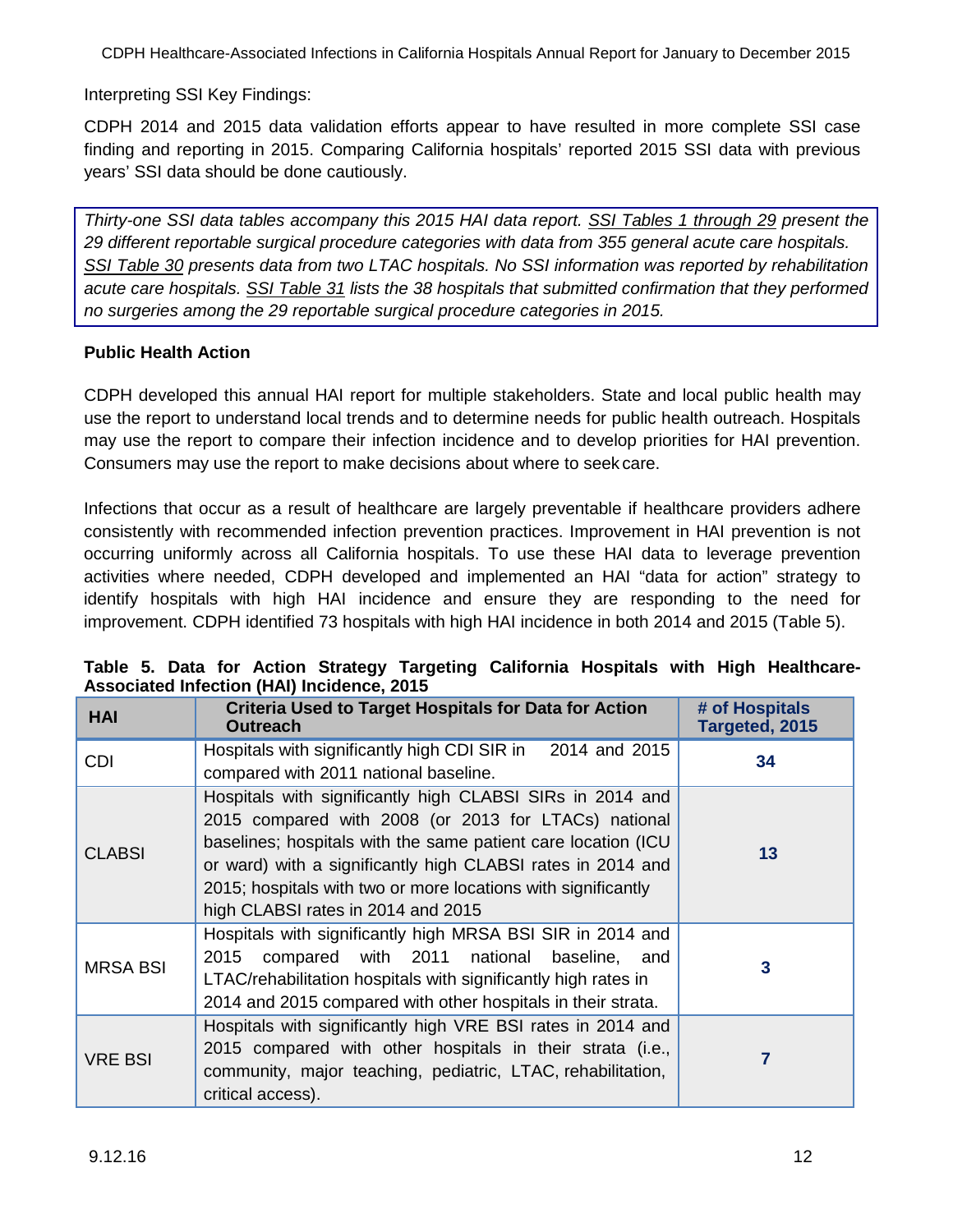| SSI | Hospitals with significantly high SSI SIR for the same                   | 16 |
|-----|--------------------------------------------------------------------------|----|
|     | procedure type in 2014 and 2015 compared with 2008<br>national baseline. |    |

*Note: CDPH targeted a total of 39 hospitals with high HAI incidence for more than one infection type.*

These 73 hospitals with high infection incidence in both 2014 and 2015 have been targeted for onsite consultations by the CDPH HAI Program in 2016; 31 hospitals also had high infection incidence in 2013 (Appendix D). Regionally based CDPH HAI Program liaison infection preventionists provide assistance and support to hospitals for local implementation of prevention action plans. We contacted the targeted hospitals and encouraged a prevention assessment onsite visit. Liaison infection preventionists perform tailored assessments specific to the HAI problem, which include observational measurements to assess healthcare provider adherence to core prevention strategies, such as hand hygiene, clinical practices, environmental cleaning, and adherence to standard and contact precautions. In 2016, CDPH will also request that all previously targeted hospitals provide a written summary update to report on progress and barriers to implementing the infection prevention strategies they committed to in the past.

CDPH Action Steps:

- 1. Encourage all hospitals to actively monitor front line provider adherence to care practices known to prevent HAI by conducting regularly scheduled audits (ideally, covert) and providing results with feedback.
- 2. Target hospitals with high CDI rates and work with hospital medical providers (e.g., hospitalists, infectious disease physicians) to implement strategies to prevent transmission of *C. difficile* and reduce inappropriate use of antimicrobials through enhanced antimicrobial stewardship efforts.
- 3. For those hospitals with high CDI incidence, recommend and offer assistance to assess adherence to core CDI prevention practices, including thoroughness of environmental cleaning, antimicrobial stewardship, and consistent use of contact precautions and hand hygiene. Hospitals must also establish clear communication with other local healthcare facilities for sharing information about potentially transmissible CDI patients.
- 4. Engage with hospitals that have patient care locations with CLABSI rates statistically lower than national or statewide averages to identify and share best practices for improving CLABSI prevention and control.
- 5. Recommend to hospitals with high CLABSI incidence that they review central line insertion and central line maintenance practices, monitor adherence to CDC core CLABSI prevention recommendations including evaluating central line utilization and performing daily assessment of central line necessity, and consider monitoring CLIP in all locations where central lines are inserted (e.g., interventional radiology/cardiology, emergency department, oncology units) in addition to ICUs.
- 6. Continue to explore opportunities for preventing MRSA BSI and VRE BSI, including recommending that hospitals monitor adherence to hand hygiene, isolation precautions, environmental cleaning, and antimicrobial stewardship practices.
- 7. Encourage hospitals to report SSI surveillance data to their surgical and operating room staff. Encourage infection control departments to provide surgeon-specific SSI feedback to each surgeon with comparisons with the hospital surgical group or national data. Surgeons and surgical staff should examine adherence to surgical infection prevention practices.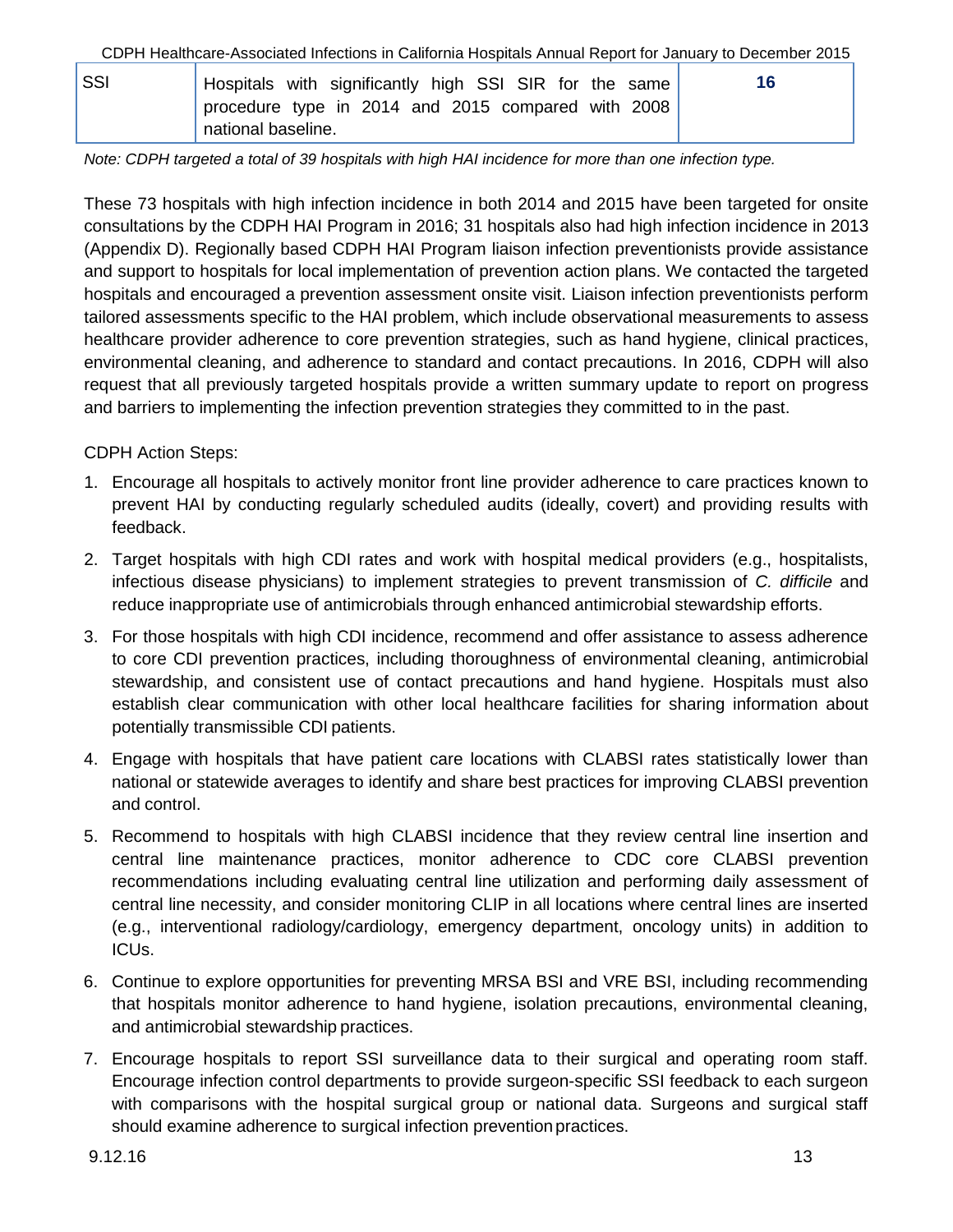- 8. Consult with hospitals on their planned infection prevention strategies, sustainability issues, and use of HAI validation tools available on the CDPH HAI Program webpage.
- 9. Continue prevention collaboratives to adopt regional approaches where HAI incidenceis high.
- 10. Assist with identifying local networking opportunities for infection preventioneducation.
- 11. Continue to monitor the accuracy and completeness of reported HAI data.
- 12. Continue to provide assistance to hospitals to improve surveillance and detection ofHAI.
- 13. Discuss findings with local public health officials and encourage regional HAI prevention collaboratives that can address high infection incidence across multiple healthcare facilities using a coordinated approach.

Recommended Hospital Action Steps:

- 1. Hospitals with high infection incidence should partner with the CDPH HAI Program by scheduling an assessment visit with an HAI Program liaison infection preventionist and following through on HAI prevention recommendations.
- 2. Ensure front line staff is aware of the 2015 reported HAI findings compared with state averages and national baselines. Hospitals should provide training to front line clinical staff on implementing and monitoring adherence of recommended infection prevention practices.
- 3. Review and implement CDI prevention strategies to include:
	- Actively monitoring adherence to infection control practices known to decrease *C. difficile*  transmission, including contact precautions, hand hygiene, environmental cleaning, and prompt identification of patients admitted with or who develop hospital-onset CDI or CDI symptoms. Monitor the processes more frequently if the hospital has a high SIR or there is evidence of transmission;
	- Periodically observing cleaning processes to ensure that all surfaces in hospital rooms housing patients with CDI are thoroughly and effectively cleaned daily and that cleaning implements (e.g., mops) are not used in subsequent patient rooms;
	- Ensuring environmental services staff have sufficient resources including time to thoroughly and effectively terminally clean rooms upon discharge of CDI patients and prior to admitting another patient;
	- Considering implementing touchless technology to reduce the likelihood of microorganisms remaining after manual cleaning; and
	- Identifying antimicrobials and prescribing practices most strongly associated with CDI and targeting antimicrobial stewardship strategies;
	- Ensuring that stool samples sent for *C. difficile* testing are appropriate for testing per CDC/NHSN guidelines.
	- Ensuring the accuracy and completeness of CDI data for monitoring prevention progress over time by strictly following NHSN protocols and by performing periodic validation of CDI data.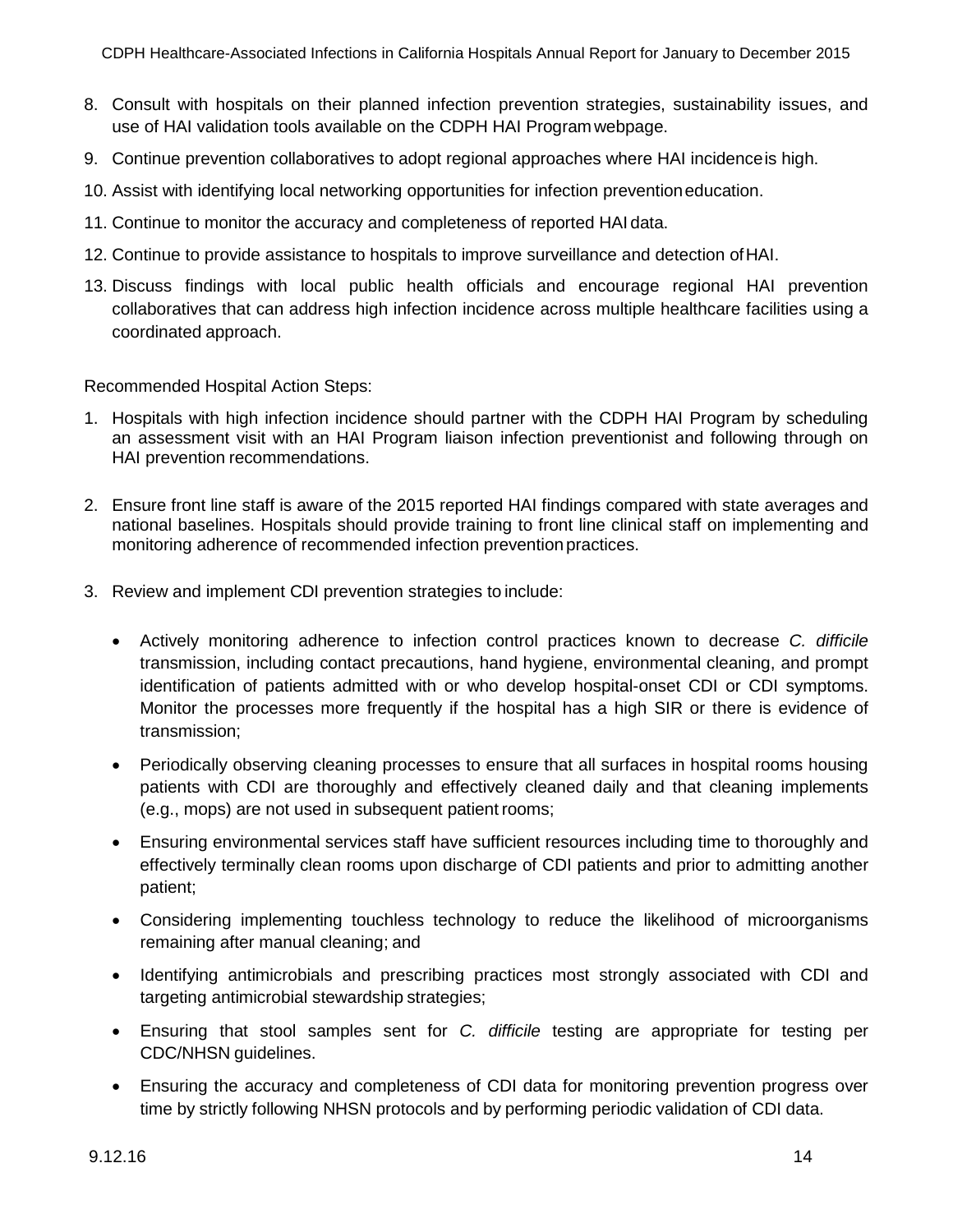- 4. Review and implement CLABSI prevention strategies to include:
	- Investigating patient care locations with the highest rates of CLABSI to identify opportunities to improve CLABSI prevention;
	- Actively monitoring adherence to evidence-based CLABSI prevention measures including catheter choice and insertion site;
	- Actively monitoring adherence to central line maintenance practices, including disinfecting the hubs, connectors, and injection ports prior to accessing the line and maintaining clean, dry, intact dressings that are changed on a routine basis (i.e., every two days for gauze dressings, every seven days for semipermeable dressings);
	- Reviewing and documenting the necessity of the central line on a daily basis and removing lines promptly when no longer needed.
	- Using CLIP bundle adherence as a quality improvement tool to identify care component(s) with low percentages and targeting interventions to improve adherence;
	- Expanding CLIP adherence monitoring to all patient care areas and units where central lines are inserted;
	- Analyzing CLIP data to target avoidance of femoral insertion sites;
	- Evaluating CLIP adherence for each CLABSI as part of a root cause analysis (or other case review) to identify specific areas for practice improvement; and
	- Ensuring the accuracy and completeness of CLABSI data for monitoring prevention progress over time by a) reviewing all positive blood cultures to confirm or rule out CLABSI and b) strictly following NHSN definitions and protocols for identifying, classifying, and reportingCLABSI.
- 5. Review and implement MRSA BSI and VRE BSI prevention strategies toinclude:
	- Monitoring the adherence of prevention practices for preventing MRSA and VRE BSI recommended by CDC and other professional organizations for those hospitals with a high SIR or rate or evidence of MRSA or VRE transmission.
	- For central line-related MRSA and BSI, following recommendations for adherence to CLIP and central line maintenance bundles.
	- For MRSA BSI and VRE BSI that are secondary infections related to another site of infection (e.g., urinary tract infection), monitoring adherence to practices known prevent those primary infection types.
	- Monitoring environmental cleaning and hand hygiene compliance to minimize transmission of MRSA and VRE.
- 6. Review and implement strategies to prevent SSI to include:
	- Reporting to all surgical services and operating room staff surgery-specific SSI surveillance findings and comparisons;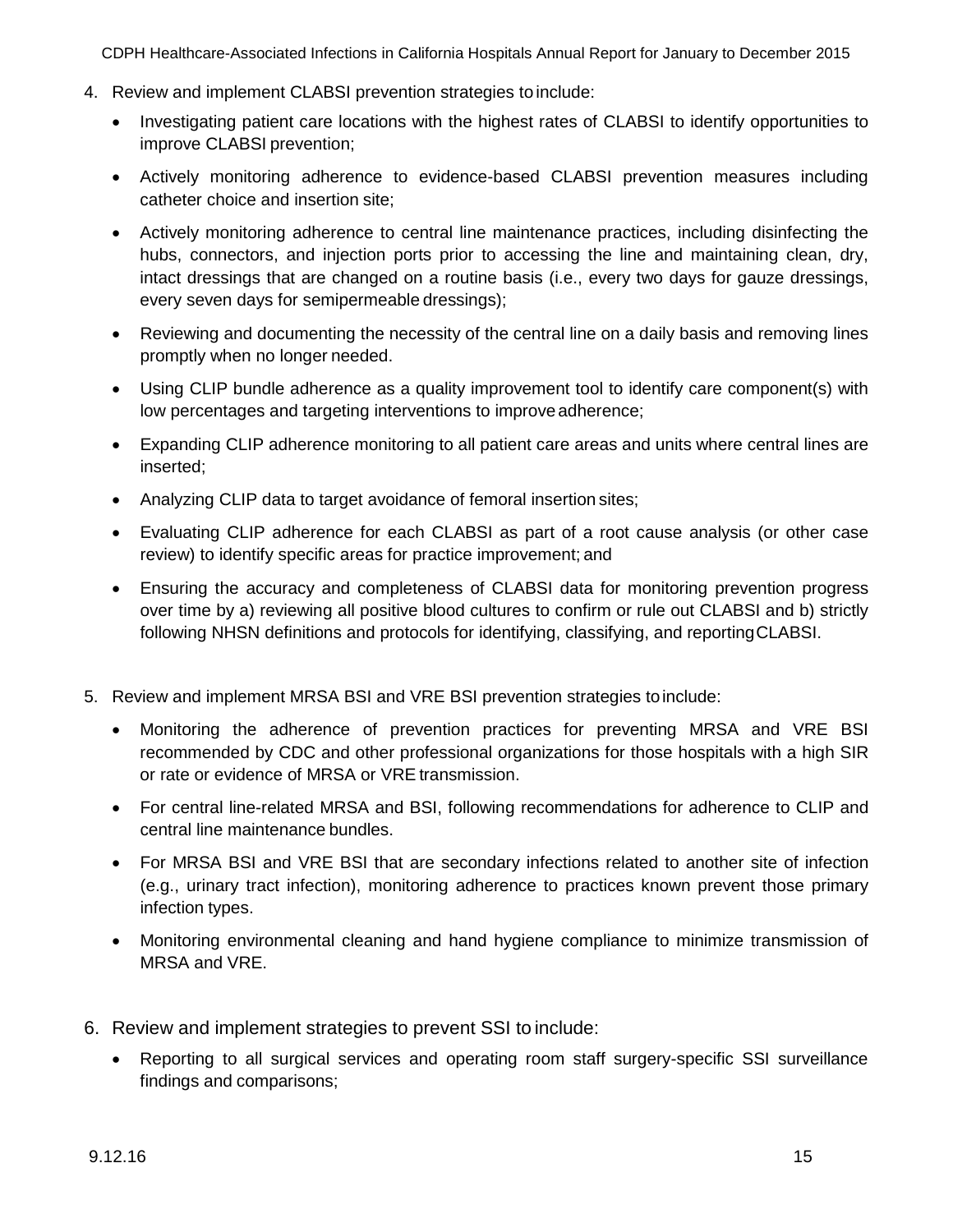- Tracking surgeon-specific SSI incidence and providing feedback to individual surgeons with comparisons with their surgical group's SSI incidence;
- Monitoring adherence to evidence-based SSI prevention practices; and
- Ensuring complete identification and accurate reporting of all SSIs for the 29 required surgical procedure categories. Routine SSI surveillance should incorporate the use of ICD-10 diagnosis codes to flag patient records for SSI case review. CDPH [published post-operative ICD-10 flag](http://www.archive.cdph.ca.gov/programs/hai/Documents/UsingICD%20DiagnosisFlagCodesForSSISurveillance041515.pdf)  codes for each surgical [procedure](http://www.archive.cdph.ca.gov/programs/hai/Documents/UsingICD%20DiagnosisFlagCodesForSSISurveillance041515.pdf) type and encouraged use beginning in 2015 (http://www.cdph.ca.gov/programs/hai/Documents/UsingICD%20DiagnosisFlagCodesForSSIS[u](http://www.cdph.ca.gov/programs/hai/Documents/UsingICD%20DiagnosisFlagCodesForSSISurveillance041515.pdf) [rveillance041515.pdf\)](http://www.cdph.ca.gov/programs/hai/Documents/UsingICD%20DiagnosisFlagCodesForSSISurveillance041515.pdf)

Recommended Public Action Steps:

- Review the infection information presented for your hospital and ask your healthcare provider questions you have about the data they reported.
- Ask your healthcare provider about the actions your hospital is taking to ensure patient safety and prevent HAI.
- Ask your healthcare provider about what actions you can take to ensure your safety in the hospital and protect yourself against HAI.
- Ask your healthcare provider about what actions they are taking to prevent CDI, including whether they have an antimicrobial stewardship program to ensure appropriate use ofantibiotics.
- Ask your healthcare provider about what actions they are taking to prevent the transmission of MRSA and VRE.
- Observe whether your healthcare provider performs hand hygiene or hand washing just prior to examining you.
- Speak up if you do not understand or have a question. Clear communication between you and your healthcare provider is one of the first steps you can take toward ensuring your ownsafety.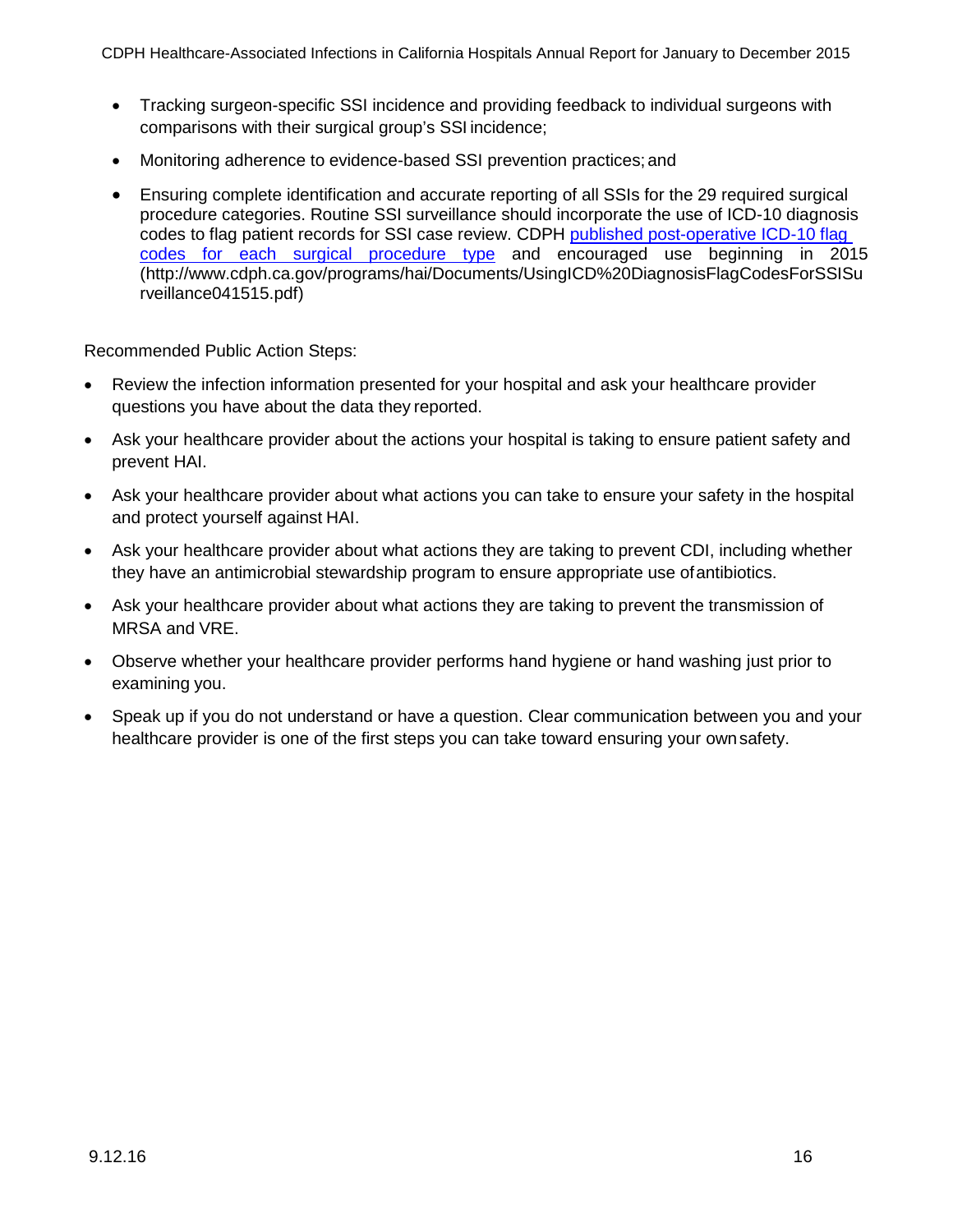|            | Appendix A. California Hospitals That Did Not Participate in 2015 Healthcare-Associated Infections Data |  |
|------------|---------------------------------------------------------------------------------------------------------|--|
| Validation |                                                                                                         |  |
| County     | <b>Nonparticipating Hospital</b>                                                                        |  |

| County         | <b>Nonparticipating Hospital</b>                 |
|----------------|--------------------------------------------------|
| Alameda        | <b>Washington Hospital</b>                       |
| <b>Butte</b>   | <b>Feather River Hospital</b>                    |
| Fresno         | <b>Community Regional Medical Center</b>         |
| Fresno         | <b>Clovis Community Medical Center</b>           |
| Fresno         | <b>Fresno Heart and Surgical Hospital</b>        |
| Kern           | <b>Delano Regional Medical Center</b>            |
| Los Angeles    | <b>Citrus Valley Medical Center - IC Campus</b>  |
| Los Angeles    | Foothill Presbyterian Hospital-Johnston Memorial |
| Los Angeles    | LAC/Harbor-UCLA Medical Center                   |
| Los Angeles    | Gardens Regional Hospital and Medical Center     |
| Los Angeles    | Southern California Hospital at Culver City      |
| Los Angeles    | Hollywood Presbyterian Medical Center            |
| Los Angeles    | Henry Mayo Newhall Hospital                      |
| Placer         | <b>Sutter Roseville Medical Center</b>           |
| Placer         | Sutter Auburn Faith Hospital                     |
| Sacramento     | <b>Sutter General Hospital</b>                   |
| San Bernardino | Montclair Hospital Medical Center                |
| Santa Cruz     | <b>Watsonville Community Hospital</b>            |
| Solano         | <b>Sutter Solano Medical Center</b>              |
| Yolo           | <b>Sutter Davis Hospital</b>                     |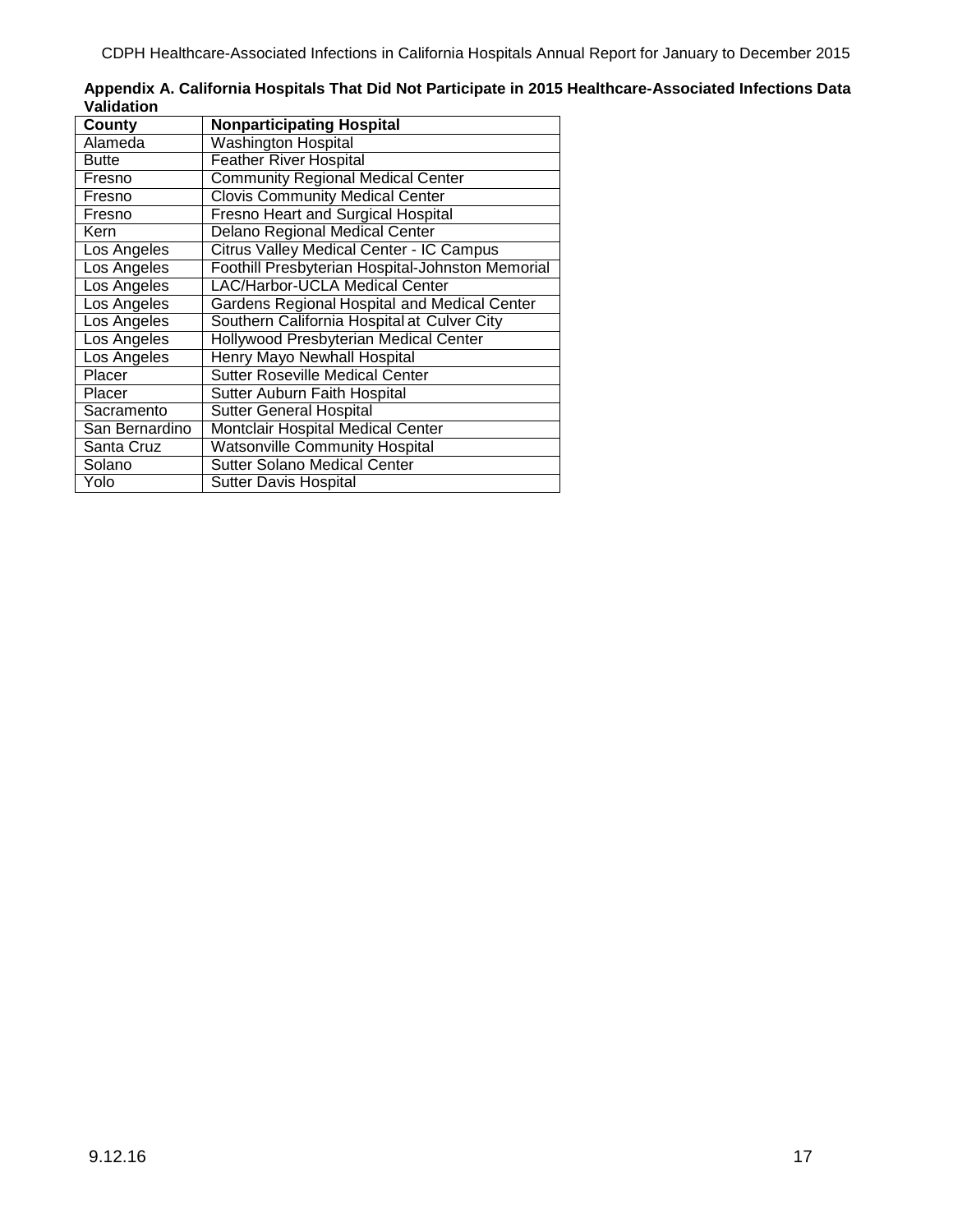| .<br><b>County</b> | <b>Hospital</b>                              | <b>Missing Data</b>            | <b>Facility Category</b> |
|--------------------|----------------------------------------------|--------------------------------|--------------------------|
| <b>Butte</b>       | Orchard Hospital                             | CDI, MRSA BSI, VRE BSI         | <b>Critical Access</b>   |
| Colusa             | *Colusa Regional Medical Center              | CDI, MRSA BSI, VRE BSI         | Community                |
| Inyo               | Southern Inyo Hospital                       | CDI, CLABSI, MRSA BSI, VRE BSI | <b>Critical Access</b>   |
| <b>Kern</b>        | <b>Ridgecrest Regional Hospital</b>          | CDI, CLABSI, MRSA BSI, VRE BSI | <b>Critical Access</b>   |
| Los Angeles        | *Motion Picture & Television Hospital        | CDI, MRSA BSI, VRE BSI         | Community                |
| Los Angeles        | *Shriners Hospitals for Children             | CDI, MRSA BSI, VRE BSI         | Pediatric                |
| Los Angeles        | Alhambra Hospital Medical Center             | CDI, CLABSI, MRSA BSI, VRE BSI | Community                |
| Los Angeles        | Antelope Valley Hospital                     | <b>VRE BSI</b>                 | Community                |
| Los Angeles        | Catalina Island Medical Center               | <b>CLABSI</b>                  | <b>Critical Access</b>   |
| Los Angeles        | Coast Plaza Hospital                         | CDI, CLABSI, MRSA BSI, VRE BSI | Community                |
| Los Angeles        | Gardens Regional Hospital and Medical Center | CDI, CLABSI, MRSA BSI, VRE BSI | Community                |
| Los Angeles        | <b>Glendora Community Hospital</b>           | CDI, CLABSI, MRSA BSI, VRE BSI | Community                |
| Los Angeles        | <b>Greater El Monte Community Hospital</b>   | CDI, CLABSI, MRSA BSI, VRE BSI | Community                |
| Los Angeles        | Henry Mayo Newhall Hospital                  | CDI, CLABSI, MRSA BSI, VRE BSI | Community                |
| Los Angeles        | Monterey Park Hospital                       | CDI, CLABSI, MRSA BSI, VRE BSI | Community                |
| Los Angeles        | Providence Saint Joseph Medical Center       | VRE BSI                        | Community                |
| Los Angeles        | Southern California Hospital at Culver City  | CDI, CLABSI, MRSA BSI, VRE BSI | Community                |
| Los Angeles        | Southern California Hospital at Hollywood    | CDI, CLABSI, MRSA BSI, VRE BSI | Community                |
| Modoc              | *Surprise Valley Community Hospital          | CDI, CLABSI, MRSA BSI, VRE BSI | <b>Critical Access</b>   |
| Monterey           | <b>Salinas Valley Community Hospital</b>     | CDI, CLABSI, MRSA BSI, VRE BSI | Community                |
| Orange             | College Hospital Costa Mesa                  | CDI, CLABSI, MRSA BSI, VRE BSI | Community                |
| <b>Plumas</b>      | Eastern Plumas Hospital - Portola Campus     | CDI, MRSA BSI, VRE BSI         | <b>Critical Access</b>   |
| Plumas             | Seneca District Hospital                     | CDI                            | <b>Critical Access</b>   |
| Riverside          | <b>Temecula Valley Hospital</b>              | <b>VRE BSI</b>                 | Community                |
| San Bernardino     | *Mountains Community Hospital                | CDI, MRSA BSI, VRE BSI         | <b>Critical Access</b>   |
| Sonoma             | *Sonoma Developmental Center                 | CDI, MRSA BSI, VRE BSI         | Community                |
| Stanislaus         | *Oak Valley District Hospital                | CDI, MRSA BSI, VRE BSI         | Community                |
| Sutter             | Sutter Surgical Hospital - North Valley      | CDI, MRSA BSI, VRE BSI         | Community                |
| <b>Trinity</b>     | *Trinity Hospital                            | CDI, MRSA BSI, VRE BSI         | <b>Critical Access</b>   |

**Appendix B: Hospitals with Incomplete Healthcare-Associated Infections Reporting, 2015**

\* Incomplete reporting due to data entry errors.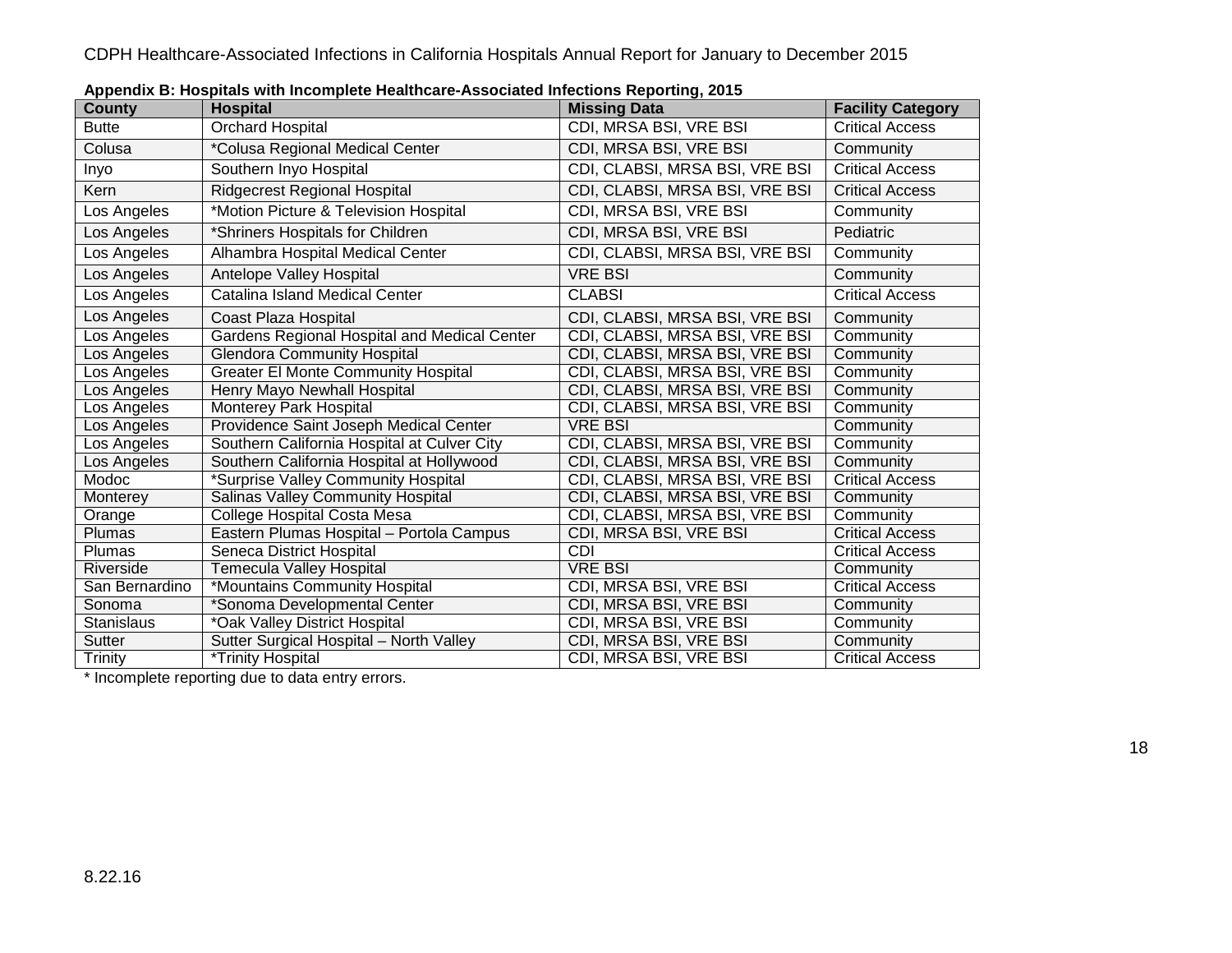**Appendix C. California Hospitals with Statistically Significantly Lower Incidence (Standardized Infection Ratios (SIR) or Rates) of Healthcare-Associated Infections in 2015 Compared with 2014**

### *Clostridium difficile* **Diarrheal Infections (CDI)**

| County            | <b>Reporting hospital</b>                    | No. of<br>No. of<br><b>Infections</b><br><b>Infections</b><br>2015<br>2015<br><b>Predicted</b><br><b>Observed</b> |        | <b>SIR</b><br>2015 | No. of<br>Infections<br>2014<br>Observed | No. of<br>Infections<br>2014<br>Predicted | <b>SIR</b><br>2014 | <b>Percent</b><br>Change |
|-------------------|----------------------------------------------|-------------------------------------------------------------------------------------------------------------------|--------|--------------------|------------------------------------------|-------------------------------------------|--------------------|--------------------------|
| Alameda           | Kaiser Foundation Hospital, Fremont          | 10                                                                                                                | 12.76  | 0.78               | 47                                       | 23.89                                     | 1.97               | $-60.4$                  |
| Alameda           | Kaiser Foundation Hospital, Oakland/Richmond | 69                                                                                                                | 71.64  | 0.96               | 73                                       | 51.21                                     | 1.43               | $-32.9$                  |
| <b>Butte</b>      | Oroville Hospital                            | 9                                                                                                                 | 27.19  | 0.33               | 29                                       | 21.82                                     | 1.33               | $-75.2$                  |
| Fresno            | Saint Agnes Medical Center                   | 32                                                                                                                | 64.09  | 0.50               | 39                                       | 45.01                                     | 0.87               | $-42.5$                  |
| Los Angeles       | Kaiser Foundation Hospital, Baldwin Park     | 40                                                                                                                | 34.46  | 1.16               | 53                                       | 22.35                                     | 2.37               | $-51.1$                  |
| Los Angeles       | <b>LAC/Olive View-UCLA Medical Center</b>    | 30                                                                                                                | 49.89  | 0.60               | 50                                       | 50.92                                     | 0.98               | $-38.8$                  |
| Los Angeles       | Lakewood Regional Medical Center             | 14                                                                                                                | 21.60  | 0.65               | 27                                       | 21.54                                     | 1.25               | $-48.0$                  |
| Los Angeles       | Ronald Reagan UCLA Medical Center            | 142                                                                                                               | 132.47 | 1.07               | 181                                      | 115.30                                    | 1.57               | $-31.8$                  |
| Merced            | <b>Mercy Medical Center</b>                  | 13                                                                                                                | 22.20  | 0.59               | 24                                       | 20.46                                     | 1.17               | $-49.6$                  |
| Placer            | Kaiser Foundation Hospital, Roseville        | 35                                                                                                                | 60.49  |                    | 43                                       | 46.15                                     | 0.93               | $-37.6$                  |
| Riverside         | Kaiser Foundation Hospital, Riverside        | 47                                                                                                                | 32.33  | 1.45               | 69                                       | 24.03                                     | 2.87               | $-49.5$                  |
| Sacramento        | Kaiser Foundation Hospital, Sacramento       | 37                                                                                                                | 46.09  | 0.80               | 52                                       | 35.53                                     | 1.46               | $-45.2$                  |
| San Bernardino    | Kaiser Foundation Hospital, Fontana          | 77                                                                                                                | 72.13  | 1.07               | 60                                       | 37.26                                     | 1.61               | $-33.5$                  |
| San Bernardino    | Kaiser Foundation Hospital, Ontario          | 44                                                                                                                | 33.23  | 1.32               | 47                                       | 17.85                                     | 2.63               | $-49.8$                  |
| San Francisco     | San Francisco General Hospital               | 49                                                                                                                | 91.78  | 0.53               | 72                                       | 81.55                                     | 0.88               | $-39.8$                  |
| San Joaquin       | St. Joseph's Medical Center Of Stockton      | 63                                                                                                                | 55.41  | 1.14               | 79                                       | 46.24                                     | 1.71               | $-33.3$                  |
| Santa Clara       | Kaiser Foundation Hospital, San Jose         | 33                                                                                                                | 33.18  | 1.00               | 51                                       | 26.20                                     | 1.95               | $-48.7$                  |
| Santa Clara       | Lucile Packard Children's Hospital Stanford  | 21                                                                                                                | 61.29  | 0.34               | 45                                       | 51.17                                     | 0.88               | $-61.4$                  |
| Santa Clara       | Regional Medical Center of San Jose          | 25                                                                                                                | 30.97  | 0.81               | 47                                       | 35.10                                     | 1.34               | $-39.6$                  |
| Santa Clara       | <b>Stanford Health Care</b>                  | 153                                                                                                               | 136.42 | 1.12               | 204                                      | 138.36                                    | 1.47               | $-23.8$                  |
| Solano            | Kaiser Foundation Hospital, Vacaville        | 22                                                                                                                | 20.46  | 1.08               | 44                                       | 16.90                                     | 2.60               | $-58.5$                  |
| <b>Stanislaus</b> | Kaiser Foundation Hospital, Manteca          | 32                                                                                                                | 27.16  | 1.18               | 41                                       | 20.74                                     | 1.98               | $-40.4$                  |
| Yuba              | <b>Rideout Memorial Hospital</b>             | 43                                                                                                                | 39.82  | 1.08               | 63                                       | 34.13                                     | 1.85               | $-41.6$                  |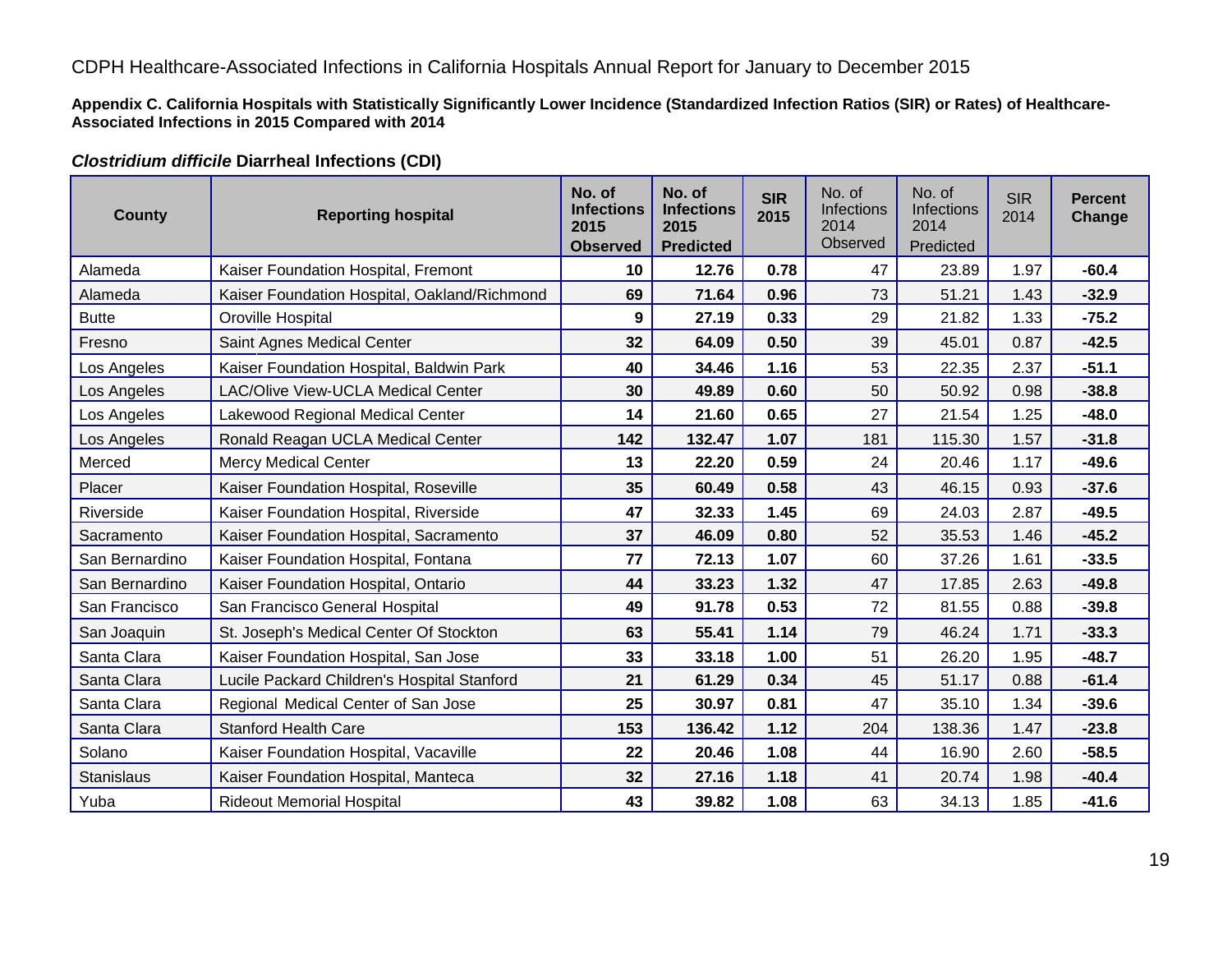**Appendix C. California Hospitals with Statistically Significantly Lower Incidence (Standardized Infection Ratios (SIR) or Rates) of Healthcare-Associated Infections in 2015 Compared with 2014 (continued)**

### **Central Line-Associated Bloodstream Infections (CLABSI)**

| <b>County</b>     | <b>Reporting hospital</b>            | No. of<br><b>Infections</b><br>2015<br><b>Observed</b> | No. of<br><b>Infections</b><br>2015<br><b>Predicted</b> | <b>SIR</b><br>2015 | No. of<br><b>Infections</b><br>2014<br>Observed | No. of<br><b>Infections</b><br>2014<br>Predicted | <b>SIR</b><br>2014 | <b>Percent</b><br>Change |
|-------------------|--------------------------------------|--------------------------------------------------------|---------------------------------------------------------|--------------------|-------------------------------------------------|--------------------------------------------------|--------------------|--------------------------|
| Los Angeles       | <b>Mission Community Hospital</b>    |                                                        | 5.07                                                    | 0.39               |                                                 | 3.57                                             | 2.52               | $-84.4$                  |
| Los Angeles       | Saint Francis Medical Center         |                                                        | 12.90                                                   | 0.54               | 19                                              | 13.10                                            | 1.45               | $-62.6$                  |
| Marin             | <b>Marin General Hospital</b>        |                                                        | 10.22                                                   | 0.29               |                                                 | 8.46                                             | .06،               | $-72.5$                  |
| Orange            | AHMC Anaheim Regional Medical Center |                                                        | 15.57                                                   | 0.32               | 12                                              | 12.92                                            | 0.93               | $-65.4$                  |
| San Bernardino    | Kaiser Foundation Hospital, Fontana  |                                                        | 31.95                                                   | 0.28               | 19                                              | 28.35                                            | 0.67               | $-57.9$                  |
| <b>Stanislaus</b> | <b>Memorial Medical Center</b>       |                                                        | 27.94                                                   | 0.18               | 14                                              | 27.68                                            | 0.51               | $-64.6$                  |

### **CLABSI in Long-Term Acute Care Hospitals**

| County            | <b>Reporting hospital</b>                        | <b>Infection</b><br><b>Count</b><br>2015 | Central<br><b>Line Days</b><br>2015 | <b>Incidence</b><br><b>Rate 2015</b> | <b>Infection</b><br>Count<br>2014 | Central<br>Line Days<br>2014 | Incidence<br><b>Rate 2014</b> | <b>Percent</b><br>Change |
|-------------------|--------------------------------------------------|------------------------------------------|-------------------------------------|--------------------------------------|-----------------------------------|------------------------------|-------------------------------|--------------------------|
| Los Angeles       | Monrovia Memorial Hospital                       |                                          | 5797                                | 1.38                                 | 13 <sub>1</sub>                   | 5528                         | 2.35                          | $-41.3$                  |
| Marin             | Kentfield Rehabilitation & Specialty<br>Hospital |                                          | 11423                               | 0.09                                 | 6                                 | 9227                         | 0.65                          | $-86.2$                  |
| <b>Stanislaus</b> | <b>Central Valley Specialty Hospital</b>         | 12                                       | 11557                               | 1.04                                 | 15                                | 7639                         | 1.96                          | $-46.9$                  |

### **CLABSI in Rehabilitation Hospitals**

|        |                                          | <b>Infection</b> | Central          |                  | Infection | Central   |                  |               |
|--------|------------------------------------------|------------------|------------------|------------------|-----------|-----------|------------------|---------------|
|        |                                          | Count            | <b>Line Davs</b> | <b>Incidence</b> | Count     | Line Davs | Incidence        | Percent       |
| County | <b>Reporting hospital</b>                | 2015             | 2015             | <b>Rate 2015</b> | 2014      | 2014      | <b>Rate 2014</b> | <b>Change</b> |
| Orange | <b>Healthsouth Tustin Rehabilitation</b> |                  | 861              |                  |           | 1255      | 0.8              | $-100.0$      |
|        | Hospital                                 |                  |                  |                  |           |           |                  |               |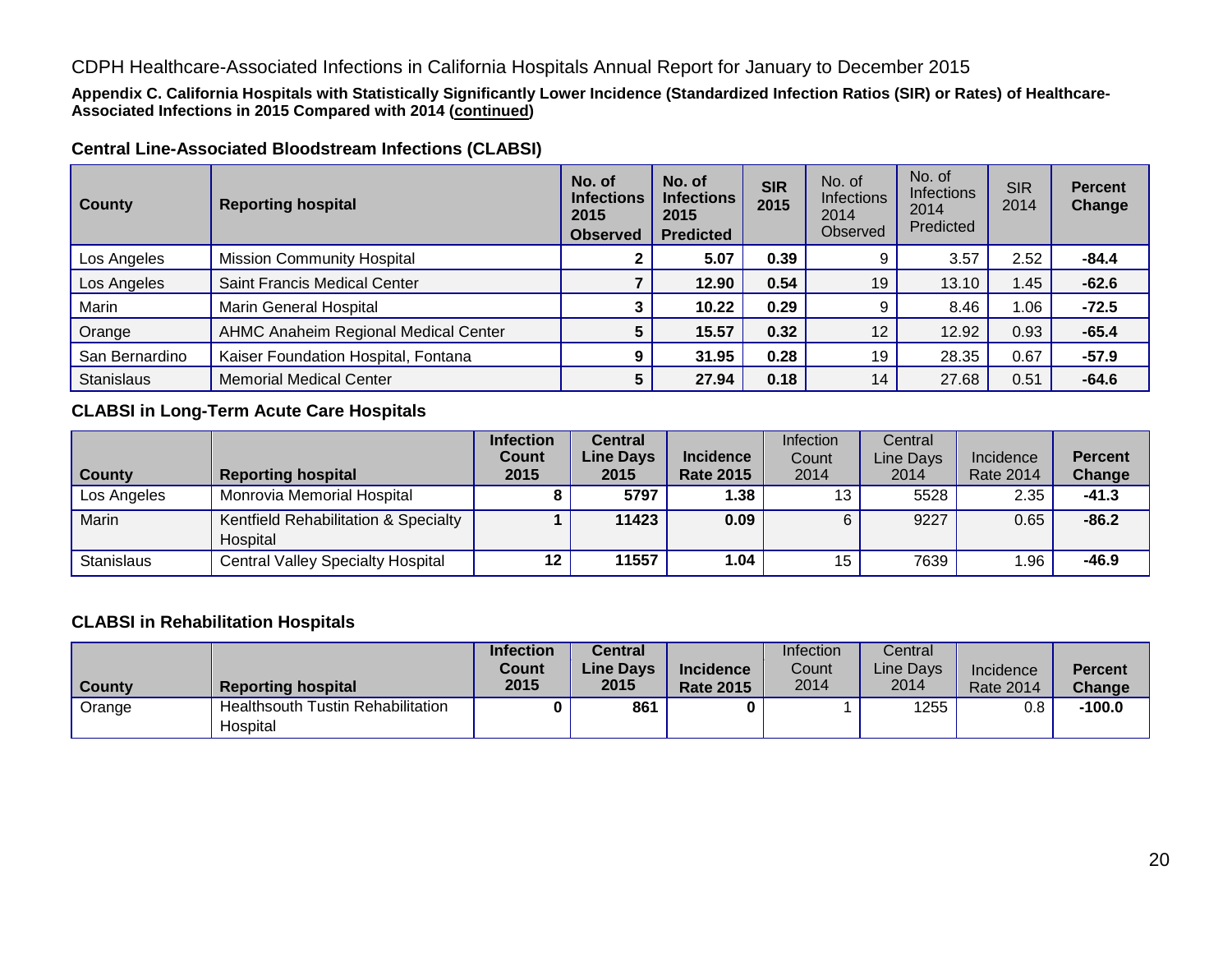**Appendix C. California Hospitals with Statistically Significantly Lower Incidence (Standardized Infection Ratios (SIR) or Rates) of Healthcare-Associated Infections in 2015 Compared with 2014 (continued)**

### **Methicillin Resistant** *Staphylococcus aureus* **Bloodstream Infections (MRSA BSI)**

| County      | <b>Reporting Hospital</b>        | No. of<br><b>Infections</b><br>2015<br><b>Observed</b> | No. of<br><b>Infections</b><br>2015<br><b>Predicted</b> | <b>SIR</b><br>2015 | No. of<br>Infections<br>2014<br><b>Observed</b> | No. of<br>Infections<br>2014<br>Predicted | <b>SIR</b><br>2014 | <b>Percent</b><br>Change |
|-------------|----------------------------------|--------------------------------------------------------|---------------------------------------------------------|--------------------|-------------------------------------------------|-------------------------------------------|--------------------|--------------------------|
| Los Angeles | Lakewood Regional Medical Center |                                                        | 4.61                                                    | 0.65               |                                                 | 2.41                                      | 2.91               | $-77.6$                  |

### **Vancomycin-resistant Enterococci Bloodstream Infections (VRE BSI)**

|               |                                                                | <b>Infection</b><br><b>Count</b><br>2015 | <b>Patient</b><br><b>Days</b><br>2015 | <b>Incidence</b><br>Rate<br>2015 | Infection<br>Count | Patient<br>Days | Incidence<br>Rate | <b>Percent</b><br>Change |
|---------------|----------------------------------------------------------------|------------------------------------------|---------------------------------------|----------------------------------|--------------------|-----------------|-------------------|--------------------------|
| <b>County</b> | <b>Reporting Hospital</b>                                      |                                          |                                       |                                  | 2014               | 2014            | 2014              |                          |
| Alameda       | Alta Bates Summit Medical Center                               | 0                                        | 61891                                 | 0.00                             |                    | 53427           | 0.75              | $-100.0$                 |
| Fresno        | Saint Agnes Medical Center                                     |                                          | 92615                                 | 0.11                             | 9                  | 89412           | 1.01              | $-89.3$                  |
| Los Angeles   | Kindred Hospital, South Bay, Gardena                           | 0                                        | 17119                                 | 0.00                             | 6                  | 17067           | 3.52              | $-100.0$                 |
| San Diego     | University of California, San Diego Medical<br>Center          | 12                                       | 167072                                | 0.72                             | 31                 | 163312          | 1.90              | $-62.2$                  |
| San Francisco | California Pacific Medical Center - Pacific<br>Campus Hospital | 8                                        | 79339                                 | 1.01                             | 20                 | 69623           | 2.87              | $-64.9$                  |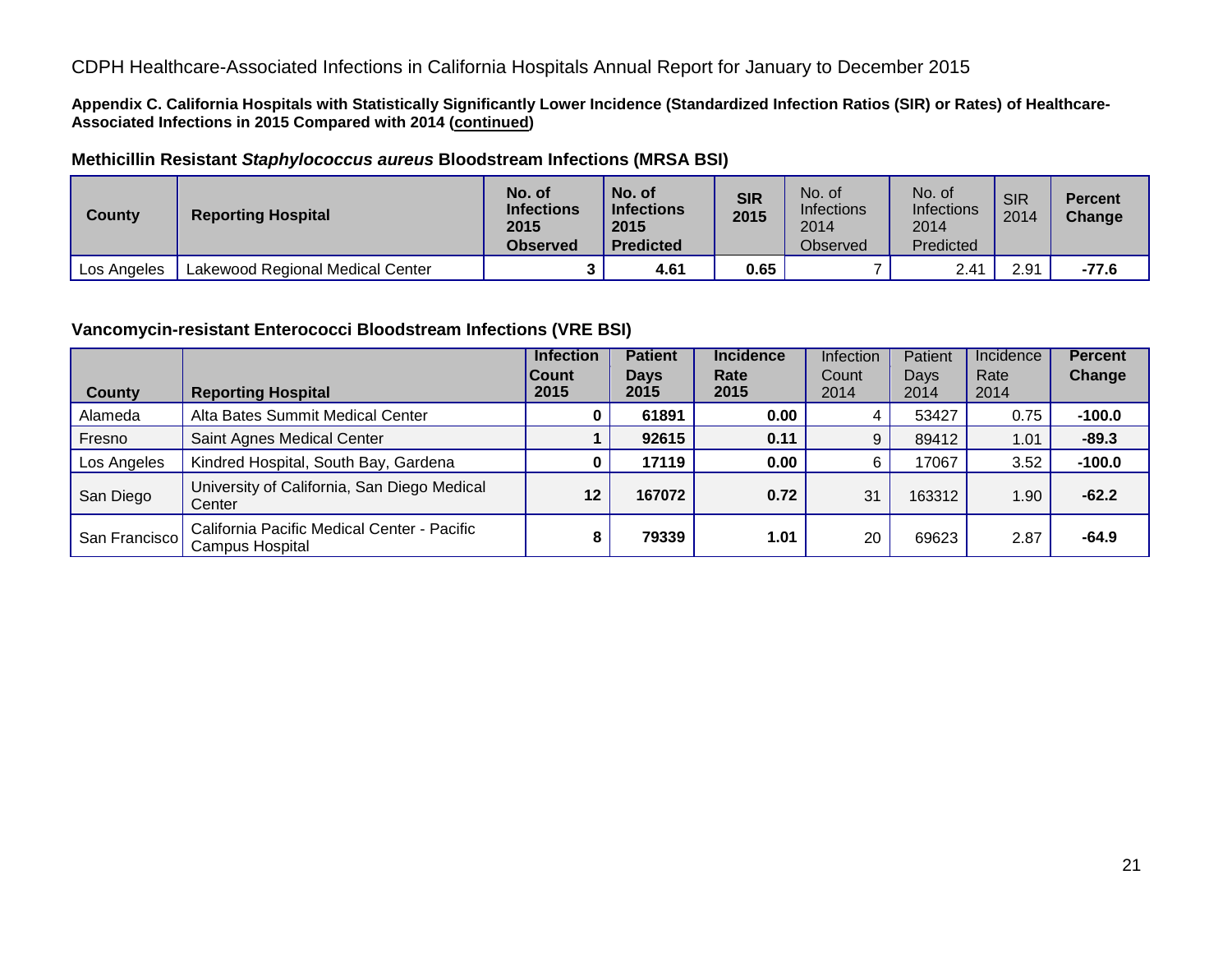**Appendix C. California Hospitals with Statistically Significantly Lower Incidence (Standardized Infection Ratios (SIR) or Rates) of Healthcare-Associated Infections in 2015 Compared with 2014 (continued)**

### **Surgical Site Infections (SSI)**

| <b>County</b>     | <b>Reporting Hospital</b>                                         | <b>SSI Procedure</b>              | No. of<br><b>Infections</b><br>2015<br><b>Observed</b> | No. of<br><b>Infections</b><br>2015<br><b>Predicted</b> | <b>SIR</b><br>2015 | No. of<br><b>Infections</b><br>2014<br>Observed | No. of<br><b>Infections</b><br>2014<br>Predicted | <b>SIR</b><br>2014 | <b>Percent</b><br>Change |
|-------------------|-------------------------------------------------------------------|-----------------------------------|--------------------------------------------------------|---------------------------------------------------------|--------------------|-------------------------------------------------|--------------------------------------------------|--------------------|--------------------------|
| Ventura           | <b>Ventura County Medical</b><br>Center                           | Appendix<br>surgery               | 1                                                      | 1.68                                                    | 0.60               | 8                                               | 1.12                                             | 7.13               | $-91.6$                  |
| Riverside         | <b>Riverside Community</b><br>Hospital                            | Bile duct, liver<br>or pancreatic | $\mathbf 0$                                            | 5.29                                                    | 0.00               | $\overline{7}$                                  | 7.38                                             | 0.95               | $-100.0$                 |
| San Francisco     | California Pacific Medical<br>Center - Pacific Campus<br>Hospital | Bile duct, liver<br>or pancreatic | $\mathbf 2$                                            | 44.87<br>0.05                                           |                    | 8                                               | 39.97                                            | 0.20               | $-75.0$                  |
| Riverside         | <b>Eisenhower Medical Center</b>                                  | Gallbladder<br>surgery            | 1                                                      | 2.18                                                    | 0.46               | $\overline{7}$                                  | 2.28                                             | 3.07               | $-85.0$                  |
| Sacramento        | <b>Mercy General Hospital</b>                                     | Colon surgery                     | 0                                                      | 5.44<br>0.00                                            |                    | 8                                               | 4.98                                             | 1.61               | $-100.0$                 |
| San<br>Bernardino | Arrowhead Regional Medical<br>Center                              | Colon surgery                     | 4                                                      | 4.50                                                    | 0.89               | 12                                              | 3.91                                             | 3.07               | $-71.0$                  |
| Riverside         | <b>Desert Regional Medical</b><br>Center                          | Colon surgery                     | 0                                                      | 6.01                                                    | 0.00               | 6                                               | 5.37                                             | 1.12               | $-100.0$                 |
| Sonoma            | Sutter Santa Rosa Regional<br>Hospital                            | Colon surgery                     | 0                                                      | 1.44                                                    | 0.00               | 5                                               | 1.07                                             | 4.69               | $-100.0$                 |
| Alameda           | Alta Bates Summit Medical<br>Center - Alta Bates Campus           | Colon surgery                     | 0                                                      | 2.47                                                    | 0.00               | 5                                               | 2.24                                             | 2.23               | $-100.0$                 |
| Orange            | University of California Irvine<br><b>Medical Center</b>          | Colon surgery                     | 6                                                      | 14.28                                                   | 0.42               | 16                                              | 13.34                                            | 1.20               | $-65.0$                  |
| Ventura           | <b>Thousand Oaks Surgical</b><br>Hospital                         | Spinal fusion                     | 0                                                      | 2.00                                                    | 0.00               | 5                                               | 2.14                                             | 2.34               | $-100.0$                 |
| Los Angeles       | <b>Huntington Memorial</b><br>Hospital                            | Open reduction<br>of fracture     | $\bf{0}$                                               | 6.99                                                    | 0.00               | 5                                               | 6.48                                             | 0.77               | $-100.0$                 |
| Orange            | Saddleback Memorial<br><b>Medical Center</b>                      | Hip prosthesis                    | 1                                                      | 2.48                                                    | 0.40               | 8                                               | 2.31                                             | 3.47               | $-88.5$                  |
| Orange            | <b>Mission Hospital Regional</b><br><b>Medical Center</b>         | Hip prosthesis                    | $\mathbf 1$                                            | 1.85                                                    | 0.54               | $\overline{7}$                                  | 1.62                                             | 4.34               | $-87.6$                  |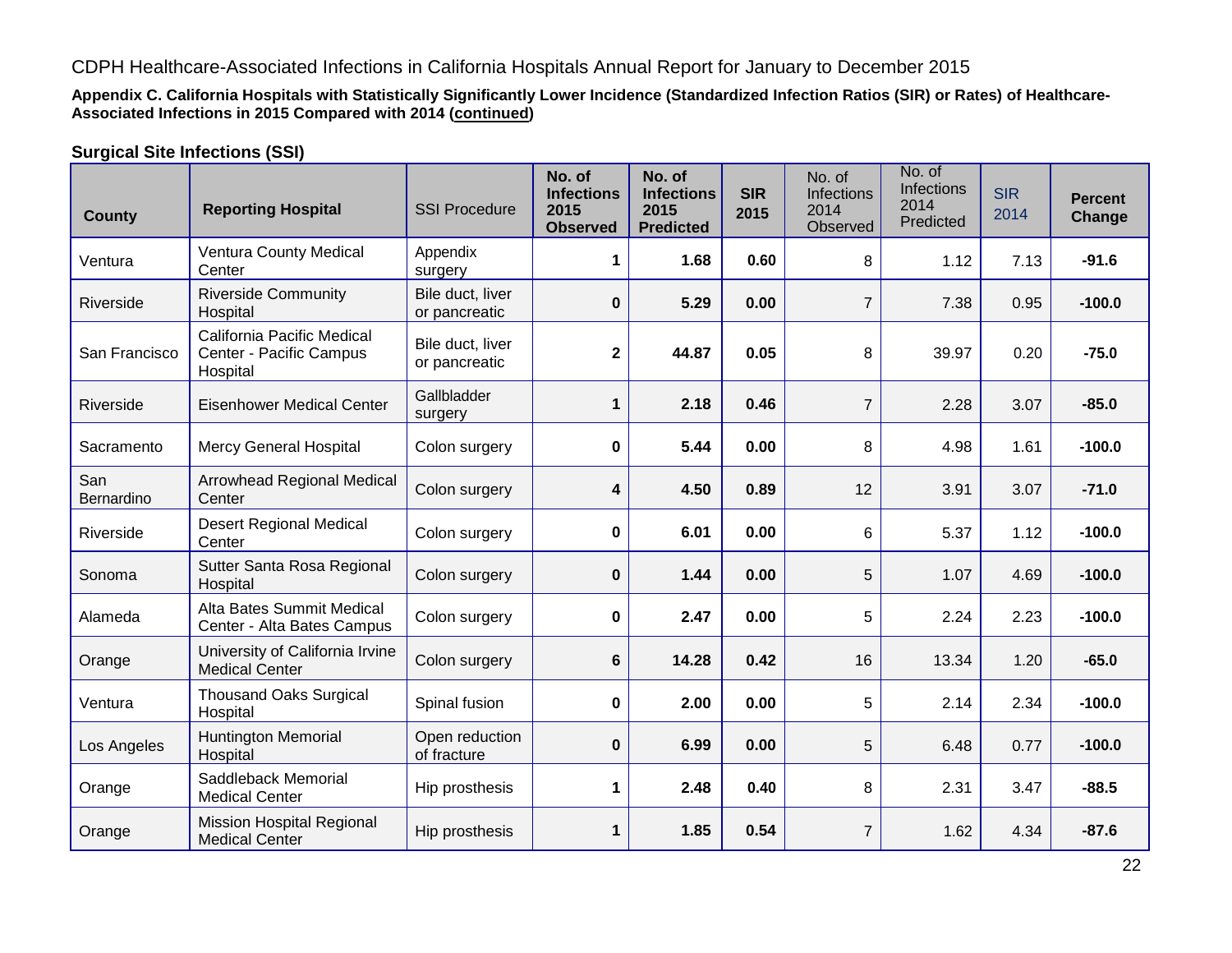**Appendix C. California Hospitals with Statistically Significantly Lower Incidence (Standardized Infection Ratios (SIR) or Rates) of Healthcare-Associated Infections in 2015 Compared with 2014 (continued)**

### **Surgical Site Infections (SSI)**

| <b>County</b> | <b>Reporting Hospital</b>                       | <b>SSI Procedure</b>                | No. of<br><b>Infections</b><br>2015<br><b>Observed</b> | No. of<br><b>Infections</b><br>2015<br><b>Predicted</b> | <b>SIR</b><br>2015 | No. of<br><b>Infections</b><br>2014<br>Observed | No. of<br><b>Infections</b><br>2014<br>Predicted | <b>SIR</b><br>2014 | <b>Percent</b><br><b>Change</b> |
|---------------|-------------------------------------------------|-------------------------------------|--------------------------------------------------------|---------------------------------------------------------|--------------------|-------------------------------------------------|--------------------------------------------------|--------------------|---------------------------------|
| Los Angeles   | Antelope Valley Hospital                        | Knee<br>prosthesis                  | 0                                                      | 1.83                                                    | 0.00               | 5                                               | 2.17                                             | 2.31               | $-100.0$                        |
| Los Angeles   | Cedars-Sinai Medical Center                     | Laminectomy                         | 3                                                      | 13.73                                                   | 0.22               | 10                                              | 13.10                                            | 0.76               | $-71.1$                         |
| San Diego     | Alvarado Hospital Medical<br>Center             | Laminectomy                         | 0                                                      | 2.45                                                    |                    | 4                                               | 2.09                                             | 1.91               | $-100.0$                        |
| Los Angeles   | Methodist Hospital of<br>Southern California    | Small bowel<br>surgery              | 1                                                      | 2.05                                                    | 0.49               | 4                                               | 1.02                                             | 3.91               | $-87.5$                         |
| Los Angeles   | Ronald Reagan UCLA<br><b>Medical Center</b>     | Small bowel<br>surgery              | 3                                                      | 16.06                                                   | 0.19               | 13                                              | 14.01                                            | 0.93               | $-79.6$                         |
| Los Angeles   | Kaiser Foundation Hospital,<br>Los Angeles      | Small bowel<br>surgery              | $\bf{0}$                                               | 7.24                                                    | 0.00               | 4                                               | 6.37                                             | 0.63               | $-100.0$                        |
| Los Angeles   | Cedars-Sinai Medical Center                     | <b>Thoracic</b><br>surgery          | $\overline{\mathbf{2}}$                                | 3.65                                                    | 0.55               | 9                                               | 3.36                                             | 2.68               | $-79.5$                         |
| Monterey      | Community Hospital of The<br>Monterey Peninsula | Exploratory<br>abdominal<br>surgery | $\bf{0}$                                               | 1.60                                                    | 0.00               | 7                                               | 1.10                                             | 6.37               | $-100.0$                        |
| San Francisco | Kaiser Foundation Hospital,<br>San Francisco    | Exploratory<br>abdominal<br>surgery | 1                                                      | 2.41                                                    | 0.42               | 7                                               | 2.00                                             | 3.49               | $-88.0$                         |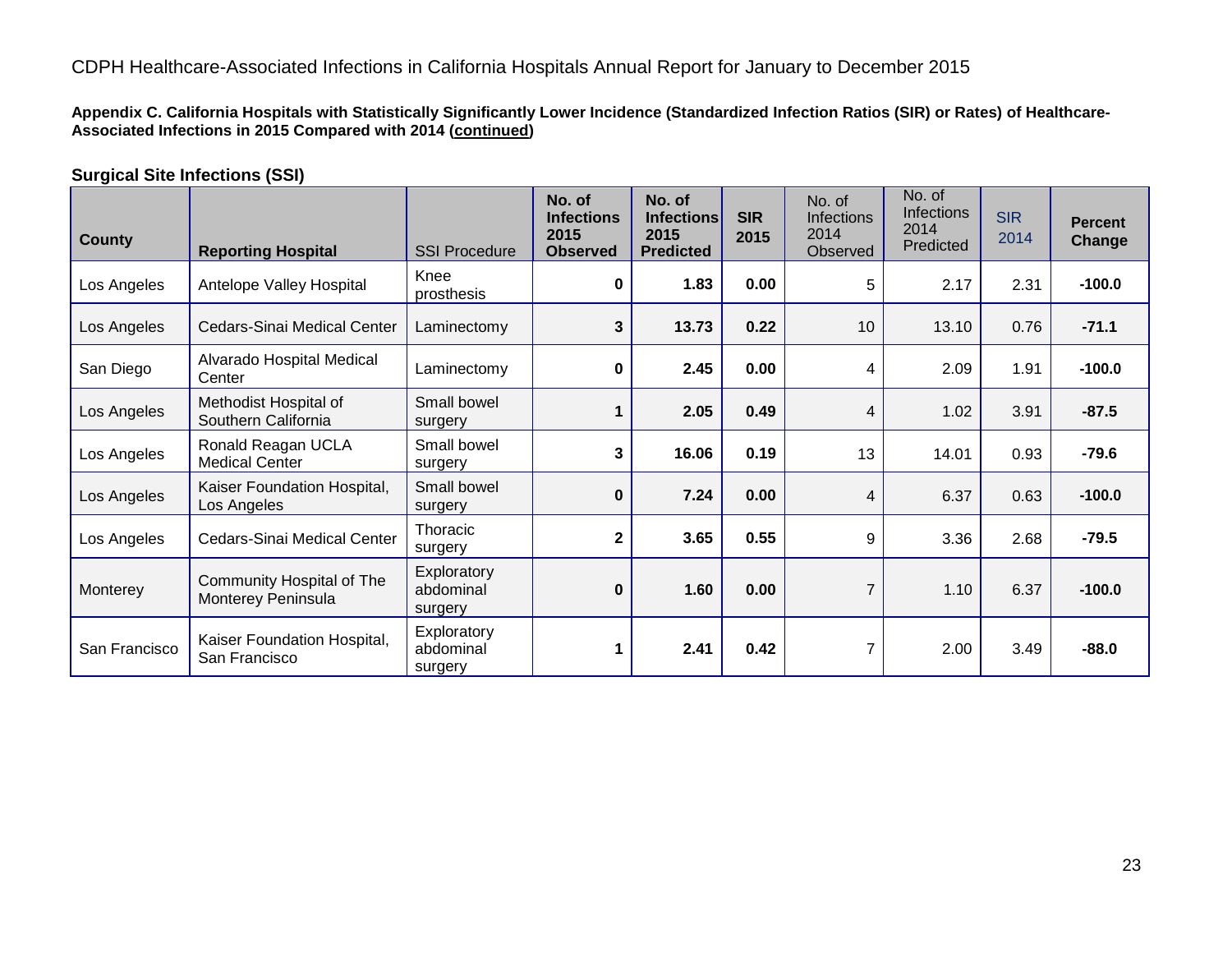**Appendix D. Hospitals with Significantly High Healthcare-Associated Infection (HAI) Incidence in both 2014 and 2015 and Targeted for Public Health Outreach. Hospitals in \*bold also reported statistically high incidence for the same infection type in 2013.**

| <b>HAI Type</b>                 | <b>Criteria</b>                       | County               | <b>Targeted Hospitals, 2015</b>                     |
|---------------------------------|---------------------------------------|----------------------|-----------------------------------------------------|
| <b>Clostridium</b><br>difficile | Hospitals with significantly high CDI | Alameda              | <b>St Rose Hospital</b>                             |
| diarrheal infections (CDI)      | SIR in 2014 and 2015 compared with    | Alameda              | <b>Valleycare Medical Center</b>                    |
|                                 | 2011 national baseline.               | *Alameda             | *Washington Hospital                                |
|                                 |                                       | <i>*Butte</i>        | <i>*Feather River Hospital</i>                      |
|                                 |                                       | <i>*Contra Costa</i> | *Kaiser Foundation Hospital, Walnut Creek           |
|                                 |                                       | *Los Angeles         | *Beverly Hospital                                   |
|                                 |                                       | *Los Angeles         | *Cedars-Sinai Medical Center                        |
|                                 |                                       | *Los Angeles         | *City of Hope Helford Clinical Research Hospital    |
|                                 |                                       | <b>Los Angeles</b>   | <b>Garfield Medical Center</b>                      |
|                                 |                                       | *Los Angeles         | *Kaiser Foundation Hospital, South Bay              |
|                                 |                                       | <b>Los Angeles</b>   | Kaiser Foundation Hospital, West LA                 |
|                                 |                                       | *Los Angeles         | *Long Beach Memorial Medical Center                 |
|                                 |                                       | <b>Los Angeles</b>   | <b>Marina Del Rey Hospital</b>                      |
|                                 |                                       | *Los Angeles         | *Olympia Medical Center                             |
|                                 |                                       | *Los Angeles         | *Pomona Valley Hospital Medical Center              |
|                                 |                                       | *Los Angeles         | *Providence Saint Joseph Medical Center             |
|                                 |                                       | <b>Los Angeles</b>   | <b>Sherman Oaks Hospital</b>                        |
|                                 |                                       | <i>*Los Angeles</i>  | *USC Kenneth Norris Jr. Cancer Hospital             |
|                                 |                                       | Orange               | <b>Hoag Memorial Hospital Presbyterian</b>          |
|                                 |                                       | Orange               | La Palma Intercommunity Hospital                    |
|                                 |                                       | Orange               | <b>Los Alamitos Medical Center</b>                  |
|                                 |                                       | *Orange              | *University of California Irvine Medical Center     |
|                                 |                                       | <b>Riverside</b>     | <b>Corona Regional Medical Center</b>               |
|                                 |                                       | <i>*Riverside</i>    | *Kaiser Foundation Hospital, Riverside              |
|                                 |                                       | <i>*Riverside</i>    | *Menifee Valley Medical Center                      |
|                                 |                                       | <i>*Riverside</i>    | *Riverside Community Hospital                       |
|                                 |                                       | <i>*Riverside</i>    | *San Gorgonio Memorial Hospital                     |
|                                 |                                       | *San Bernardino      | *Redlands Community Hospital                        |
|                                 |                                       | <b>San Diego</b>     | Kaiser Foundation Hospital, San Diego               |
|                                 |                                       | <b>San Diego</b>     | <b>Sharp Chula Vista Medical Center</b>             |
|                                 |                                       | *San Diego           | *Sharp Memorial Hospital                            |
|                                 |                                       | *San Diego           | *University of California, San Diego Medical Center |
|                                 |                                       | *San Mateo           | *Seton Medical Center                               |
|                                 |                                       | *Ventura             | *St Johns Pleasant Valley Hospital                  |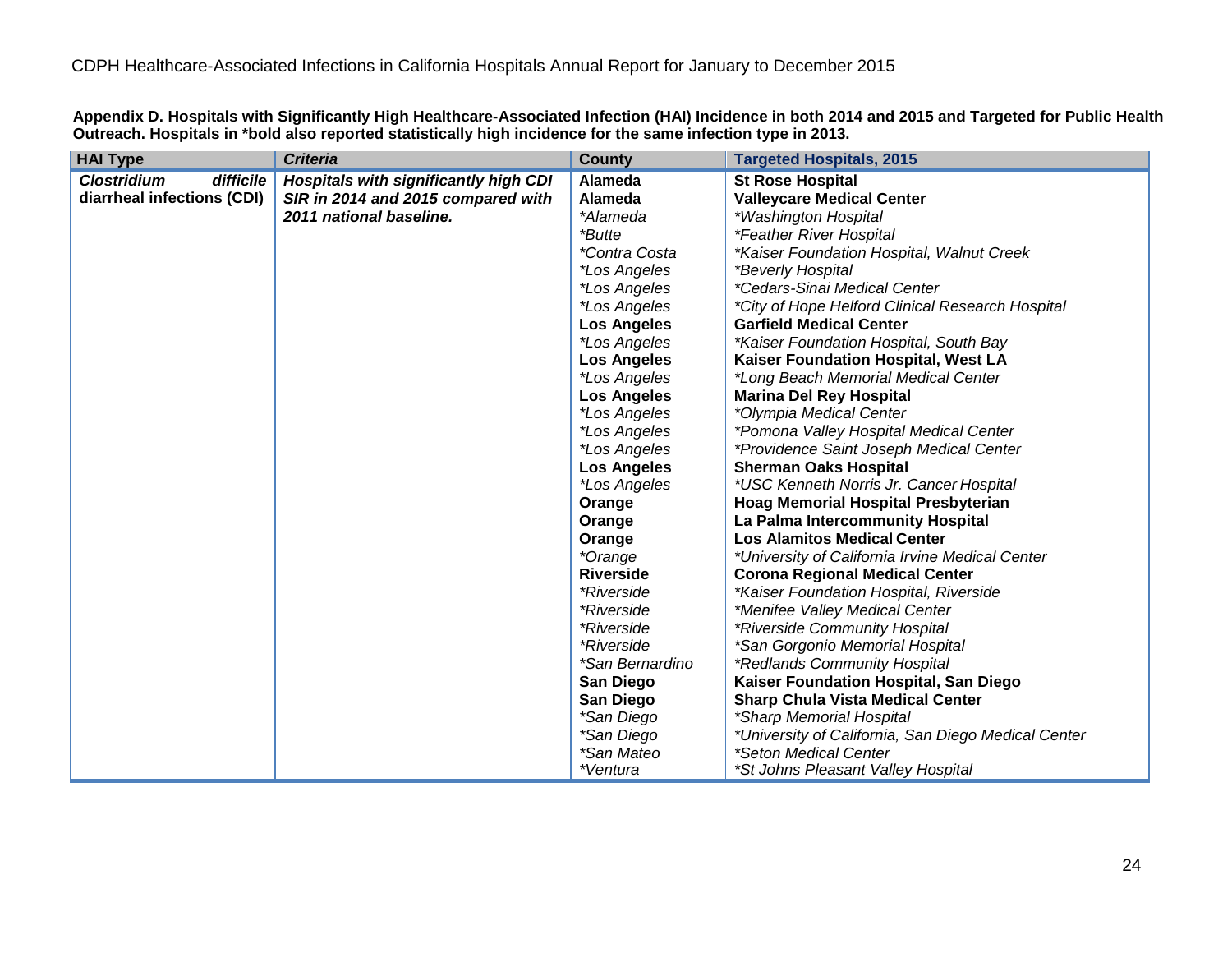**Appendix D. Hospitals with Significantly High Healthcare-Associated Infection (HAI) Incidence in both 2014 and 2015 and Targeted for Public Health Outreach. Hospitals in \*bold also reported statistically high incidence for the same infection type in 2013.**

| <b>HAI Type</b>                                                                                         | <b>Criteria</b>                                                                                                                                                                                                                                                                                                                                                                                                                | <b>County</b>                                                                                                                                                                                  | <b>Targeted Hospitals, 2015</b>                                                                                                                                                                                                                                                                                                                                                                                                                                                                                         |
|---------------------------------------------------------------------------------------------------------|--------------------------------------------------------------------------------------------------------------------------------------------------------------------------------------------------------------------------------------------------------------------------------------------------------------------------------------------------------------------------------------------------------------------------------|------------------------------------------------------------------------------------------------------------------------------------------------------------------------------------------------|-------------------------------------------------------------------------------------------------------------------------------------------------------------------------------------------------------------------------------------------------------------------------------------------------------------------------------------------------------------------------------------------------------------------------------------------------------------------------------------------------------------------------|
| <b>Central line-</b><br>associated<br>bloodstream<br>infections (CLABSI)                                | <b>Hospitals meeting criteria for both</b><br>2015 and 2014. Criteria: Hospitals<br>with significantly high CLABSI SIRs<br>compared with 2008 or 2013 (for<br>LTACs) national baselines; hospitals<br>with one or more patient care<br>location (ICU or ward) with a<br>significantly high CLABSI rate in two<br>consecutive years; hospitals with<br>two or more identical locations with<br>significantly high CLABSI rates. | Fresno<br>*Los Angeles<br>Los Angeles<br>*Los Angeles<br>*Los Angeles<br>*Los Angeles<br>Los Angeles<br>Los Angeles<br>*Los Angeles<br>*Orange<br>*Riverside<br>San Bernardino<br>*Santa Clara | <b>Community Regional Medical Center</b><br>*Antelope Valley Hospital<br><b>Barlow Respiratory Hospital</b><br>*Childrens Hospital Los Angeles<br>*Kaiser Foundation Hospital, Woodland Hills<br>*Olympia Medical Center<br>Pacifica Hospital of the Valley<br>Ronald Reagan UCLA Medical Center<br>*USC Kenneth Norris Jr. Cancer Hospital<br>*Hoag Memorial Hospital Presbyterian<br>*Loma Linda University Medical Center - Murrieta<br>Loma Linda University Medical Center<br>*Regional Medical Center of San Jose |
| <b>Methicillin-resistant</b><br><b>Staphylococcus</b><br>aureus bloodstream<br>infections (MRSA<br>BSI) | <b>Hospitals with significantly high</b><br><b>MRSA BSI SIR in 2014 and 2015</b><br>compared with 2011 national<br>baseline, and LTAC/Rehab hospitals<br>with significantly high rates in 2014<br>and 2015 compared with all hospitals<br>in their strata.                                                                                                                                                                     | Los Angeles<br>Orange<br>*San Bernardino                                                                                                                                                       | Los Angeles Community Hospital<br>Kindred Hospital, Westminster<br>*Loma Linda University Medical Center                                                                                                                                                                                                                                                                                                                                                                                                                |
| Vancomycin-<br>resistant<br>enterococci<br>bloodstream<br>infections (VRE<br>BSI)                       | Hospitals with significantly high VRE<br>BSI rates in 2014 and 2015 compared<br>with other California hospitals in their<br>strata, i.e. community, major teaching,<br>pediatric, LTAC, rehabilitation, critical<br>access, or prison hospital.                                                                                                                                                                                | <i><b>*Los Angeles</b></i><br>Los Angeles<br>*Los Angeles<br><i><b>*Los Angeles</b></i><br><i><b>*San Bernardino</b></i><br>San Francisco<br>Santa Clara                                       | *City of Hope Helford Clinical Research Hospital<br><b>Olympia Medical Center</b><br>*Ronald Reagan UCLA Medical Center<br>*USC Kenneth Norris Jr. Cancer Hospital<br>*St. Bernardine Medical Center<br>California Pacific Medical Center - Pacific Campus Hospital<br><b>Stanford Health Care</b>                                                                                                                                                                                                                      |